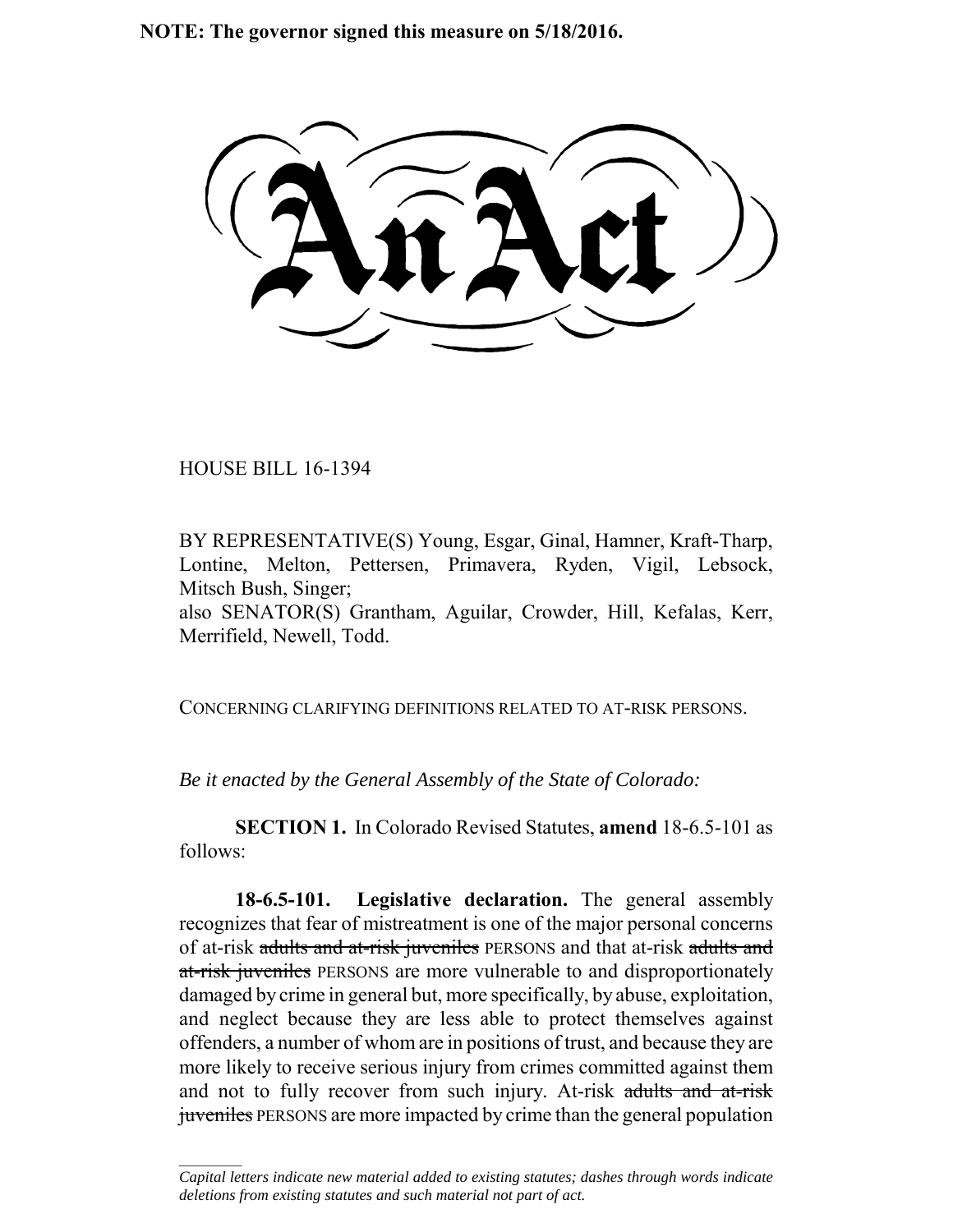because they tend to suffer great relative deprivation, financially, physically, and psychologically, as a result of the abuses against them. A significant number of at-risk adults and at-risk juveniles PERSONS are not as physically, INTELLECTUALLY, or emotionally equipped to protect themselves or aid in their own security as non-at-risk adults and non-at-risk juveniles PERSONS in society. They are far more susceptible than the general population to the adverse long-term effects of crimes committed against them, including abuse, exploitation, and neglect. The general assembly therefore finds that penalties for specified crimes committed against at-risk adults and at-risk juveniles PERSONS should be more severe than the penalties for the commission of said THE SAME crimes against other members of society.

**SECTION 2.** In Colorado Revised Statutes, 18-6.5-102, **amend** (1), (2.5), (5), (6), (9), (10), and (13); and **add** (4.5) and (10.5) as follows:

**18-6.5-102. Definitions.** As used in this article, unless the context otherwise requires:

(1) "Abuse" means any of the following acts or omissions committed against an at-risk elder AT-RISK PERSON:

(a) The nonaccidental infliction of bodily injury, serious bodily injury, or death;

(b) Confinement or restraint that is unreasonable under generally accepted caretaking standards; OR

(c) Subjection to sexual conduct or contact classified as a crime under this title.

(d) Caretaker neglect; and

(e) Exploitation.

 $(2.5)$  "At-risk adult with an intellectual and developmental disability IDD" means a person who is eighteen years of age or older and is a person with an intellectual and developmental disability, as defined in section 25.5-10-202 (26) (a), C.R.S.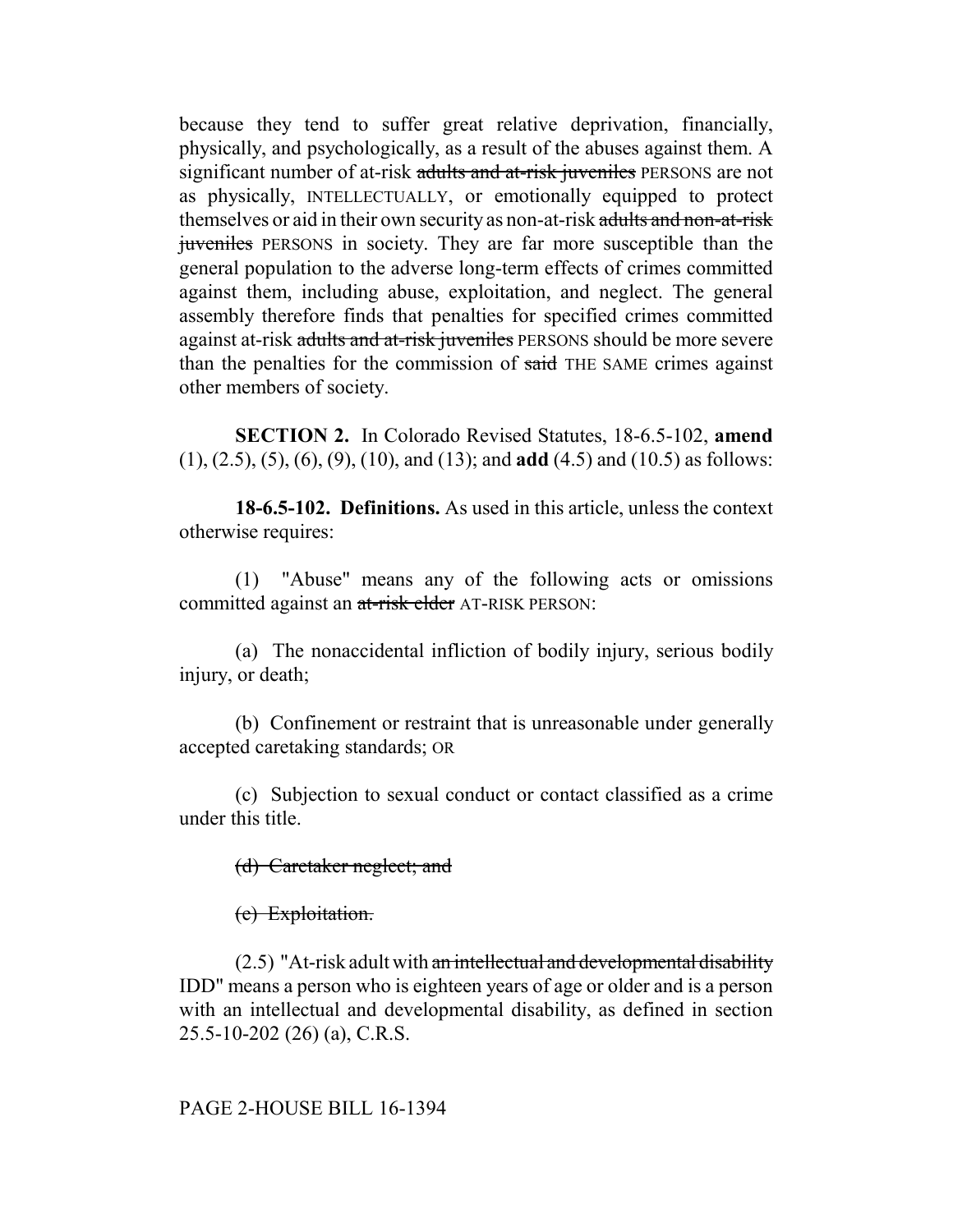(4.5) "AT-RISK PERSON" MEANS AN AT-RISK ADULT, AN AT-RISK ADULT WITH IDD, AN AT-RISK ELDER, OR AN AT-RISK JUVENILE.

(5) "Caretaker" means a person who:

(a) Is responsible for the care of an  $at$ -risk adult, at-risk juvenile, or at-risk elder, AT-RISK PERSON as a result of a family or legal relationship;

(b) Has assumed responsibility for the care of an  $at$ -risk adult, at-risk juvenile, or at-risk elder AT-RISK PERSON; or

(c) Is paid to provide care or services to an at-risk adult, at-risk juvenile, or at-risk elder AT-RISK PERSON.

(6) (a) "Caretaker neglect" means neglect that occurs when adequate food, clothing, shelter, psychological care, physical care, medical care, or HABILITATION, supervision, OR ANY OTHER TREATMENT NECESSARY FOR THE HEALTH OR SAFETY OF AN AT-RISK PERSON is not secured for an at-risk adult or an at-risk elder PERSON or is not provided by a caretaker in a timely manner and with the degree of care that a reasonable person in the same situation would exercise, except that OR A CARETAKER KNOWINGLY USES HARASSMENT, UNDUE INFLUENCE, OR INTIMIDATION TO CREATE A HOSTILE OR FEARFUL ENVIRONMENT FOR AN AT-RISK PERSON.

(b) NOTWITHSTANDING THE PROVISIONS OF PARAGRAPH (a) OF THIS SUBSECTION (6), the withholding, withdrawing, or refusing of any medication, any medical procedure or device, or any treatment, including but not limited to resuscitation, cardiac pacing, mechanical ventilation, dialysis, and artificial nutrition and hydration, in accordance with any valid medical directive or order or as described in a palliative plan of care, shall not be IS NOT deemed caretaker neglect.

(c) As used in this subsection (6), "medical directive or order" includes but is not limited to a medical durable power of attorney, a declaration as to medical treatment executed pursuant to section 15-18-104, C.R.S., a medical order for scope of treatment form executed pursuant to article 18.7 of title 15, C.R.S., and a CPR directive executed pursuant to article 18.6 of title 15, C.R.S.

(9) "Crime against an at-risk adult or at-risk juvenile PERSON"

PAGE 3-HOUSE BILL 16-1394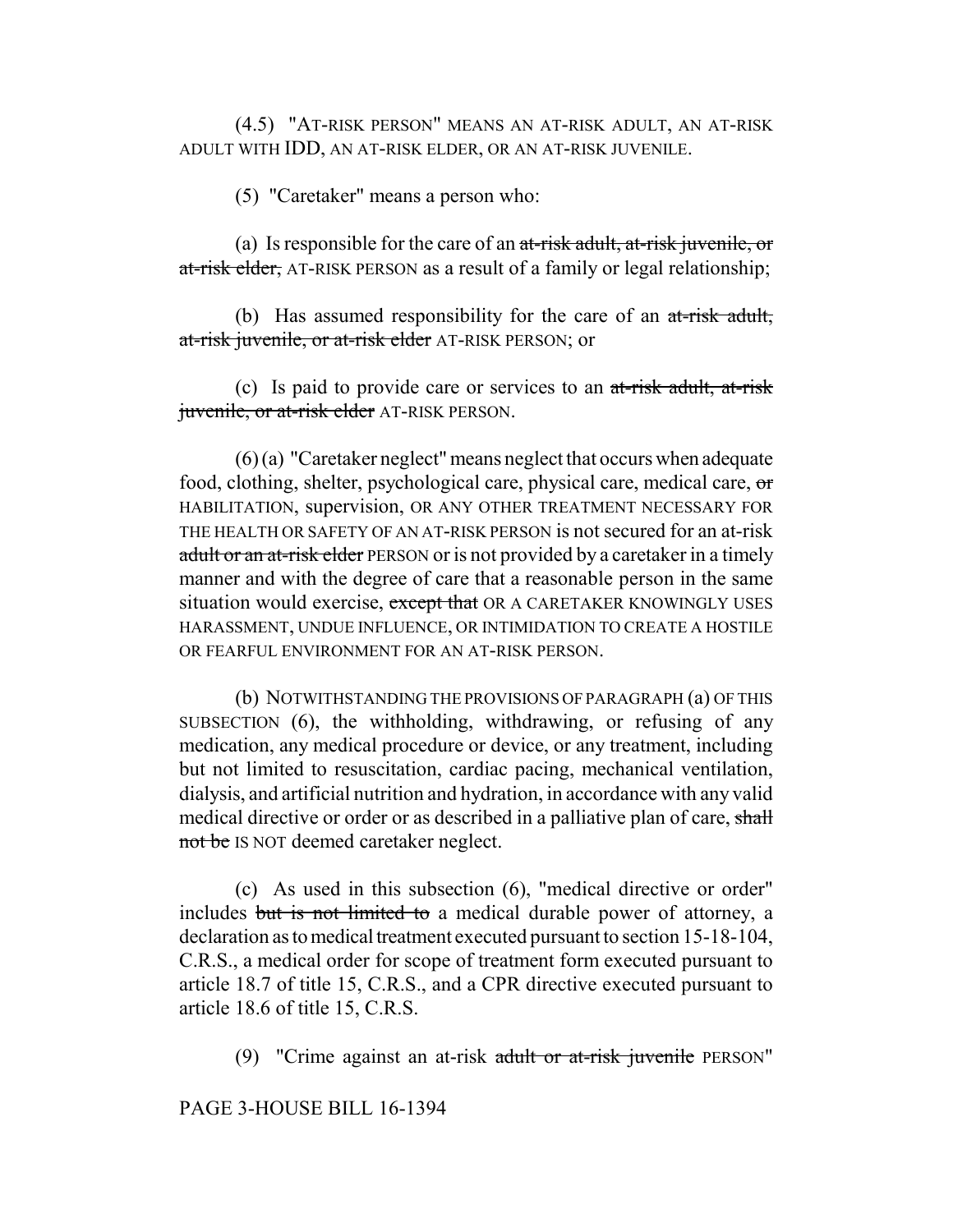means any offense listed in section 18-6.5-103 or criminal attempt, conspiracy, or solicitation to commit any of those offenses.

(10) "Exploitation" means an act or omission committed by a person who:

(a) Uses deception, harassment, intimidation, or undue influence to permanently or temporarily deprive an at-risk elder PERSON of the use, benefit, or possession of any thing of value;

# (b) In the absence of legal authority:

 $(H)$  Employs the services of a third party for the profit or advantage of the person or another person to the detriment of the at-risk elder; or PERSON;

 $(H)$  (c) Forces, compels, coerces, or entices an at-risk elder PERSON to perform services for the profit or advantage of the person or another person against the will of the at-risk elder; or PERSON; OR

 $\left(\frac{c}{c}\right)$  (d) Misuses the property of an at-risk elder PERSON in a manner that adversely affects the at-risk elder's PERSON'S ability to receive health care or health care benefits or to pay bills for basic needs or obligations.

(10.5) "MISTREATED" OR "MISTREATMENT" MEANS:

(a) ABUSE;

(b) CARETAKER NEGLECT; OR

(c) EXPLOITATION.

(13) "Undue influence" means the use of influence to take advantage of an at-risk elder's PERSON'S vulnerable state of mind, neediness, pain, or emotional distress.

**SECTION 3.** In Colorado Revised Statutes, **amend** 18-6.5-103 as follows:

**18-6.5-103. Crimes against at-risk persons - classifications.**

PAGE 4-HOUSE BILL 16-1394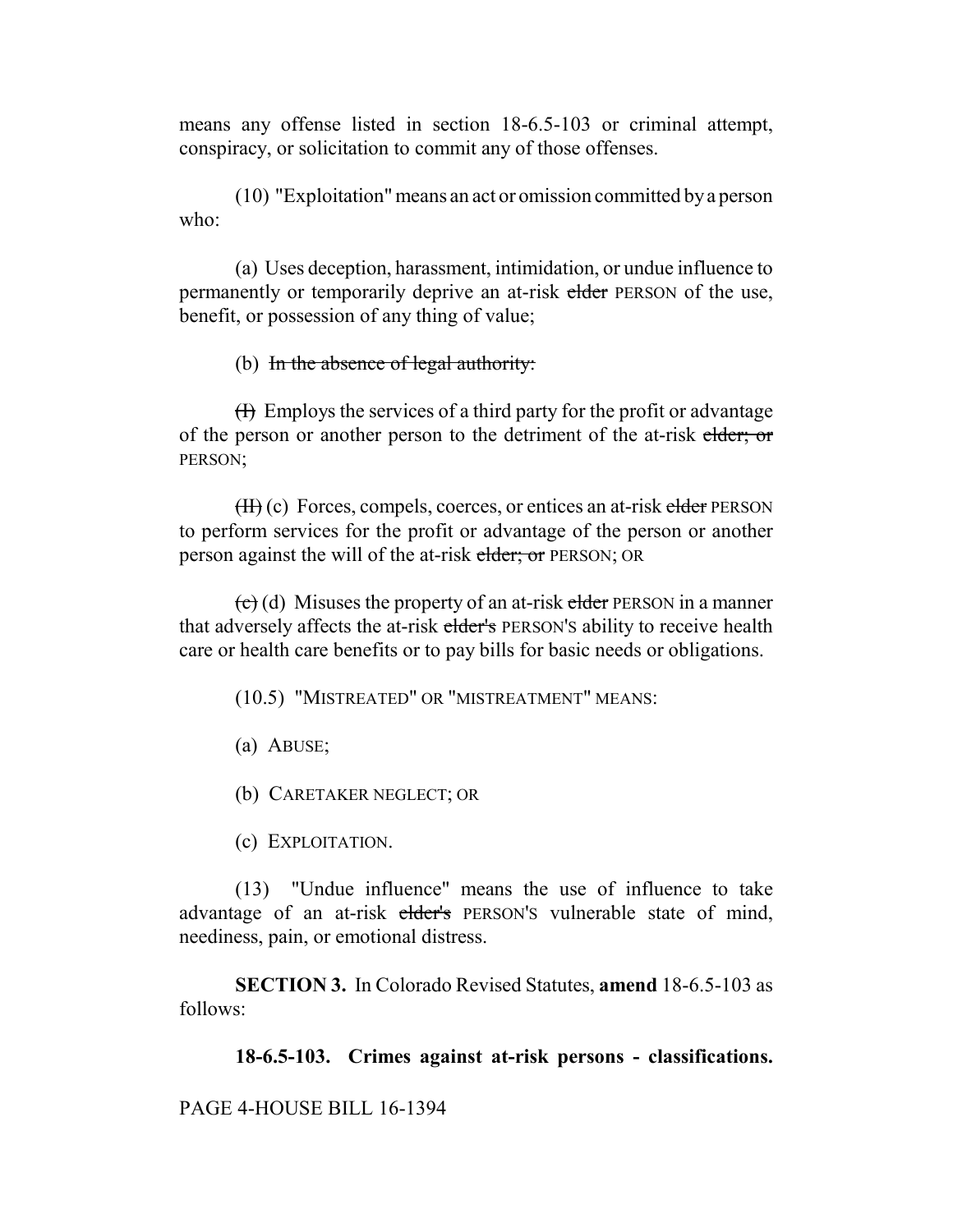(1) Crimes against at-risk adults and at-risk juveniles shall be PERSONS ARE as prescribed in this section.

(2) Any person whose conduct amounts to criminal negligence, as defined in section 18-1-501 (3), commits:

(a) A class 4 felony if such negligence results in the death of an at-risk adult or an at-risk juvenile PERSON;

(b) A class 5 felony if such negligence results in serious bodily injury to an at-risk adult or an at-risk juvenile PERSON; and

(c) A class 6 felony if such negligence results in bodily injury to an at-risk adult or an at-risk juvenile PERSON.

(3) (a) Any person who commits a crime of assault in the first degree, as such crime is described in section 18-3-202, and the victim is an at-risk adult or an at-risk juvenile PERSON, commits a class 4 felony if the circumstances described in section 18-3-202 (2) (a) are present and a class 2 felony if such circumstances are not present.

(b) Any person who commits a crime of assault in the second degree, as such crime is described in section 18-3-203, and the victim is an at-risk adult or an at-risk juvenile PERSON, commits a class 5 felony if the circumstances described in section 18-3-203 (2) (a) are present and a class 3 felony if such circumstances are not present.

(c) Any person who commits a crime of assault in the third degree, as such crime is described in section 18-3-204, and the victim is an at-risk adult or an at-risk juvenile PERSON, commits a class 6 felony.

(4) Any person who commits robbery, as such crime is described in section  $18-4-301$  (1), and the victim is an at-risk adult or an at-risk juvenile PERSON, commits a class 3 felony. If the offender is convicted of robbery of an at-risk adult or an at-risk juvenile PERSON, the court shall sentence the defendant to the department of corrections for at least the presumptive sentence under section 18-1.3-401 (1).

(5) Any person who commits theft, and commits any element or portion of the offense in the presence of the victim, as such crime is

### PAGE 5-HOUSE BILL 16-1394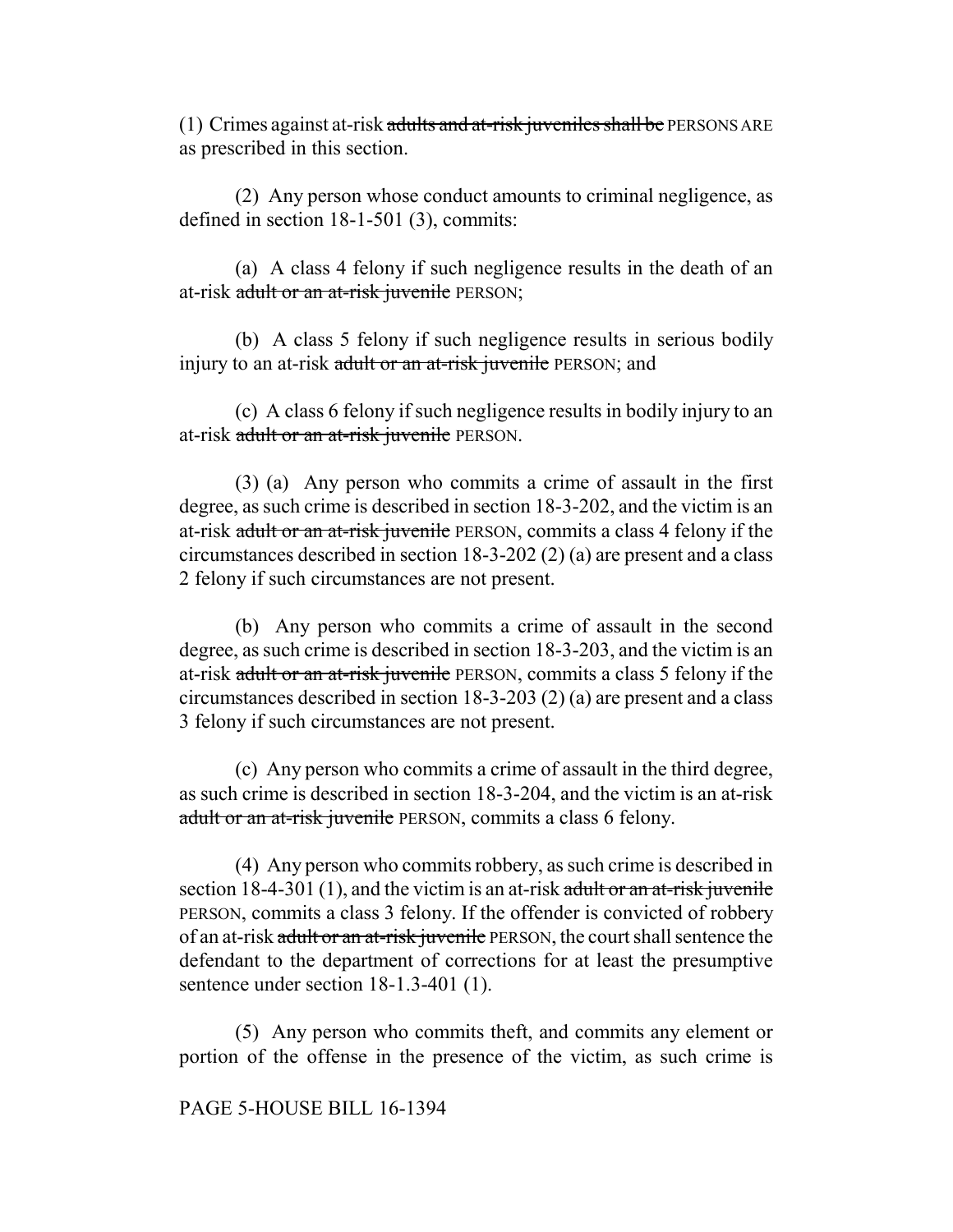described in section 18-4-401 (1), and the victim is an at-risk adult or an at-risk juvenile PERSON, or who commits theft against an at-risk adult or an at-risk juvenile PERSON while acting in a position of trust, whether or not in the presence of the victim, OR WHO COMMITS THEFT AGAINST AN AT-RISK PERSON KNOWING THE VICTIM IS AN AT-RISK PERSON, WHETHER IN THE PRESENCE OF THE VICTIM OR NOT, commits a class 5 felony if the value of the thing involved is less than five hundred dollars or a class 3 felony if the value of the thing involved is five hundred dollars or more. Theft from the person of an at-risk adult or an at-risk juvenile PERSON by means other than the use of force, threat, or intimidation is a class 4 felony without regard to the value of the thing taken.

(5.5) A person who commits theft, and commits any element or portion of the offense in the presence of the victim, as such crime is described in section 18-4-401 (1), and the victim is an at-risk elder, or who commits theft against an at-risk elder while acting in a position of trust, whether or not in the presence of the victim, or commits theft against an at-risk elder knowing the victim is an at-risk elder, whether in the presence of the victim or not, commits a class 5 felony if the value of the thing involved is less than five hundred dollars or a class 3 felony if the value of the thing involved is five hundred dollars or more. Theft from the person of an at-risk elder by means other than the use of force, threat, or intimidation is a class 4 felony without regard to the value of the thing taken.

(6) Any person who knowingly commits caretaker neglect against an at-risk adult, an at-risk elder, or an at-risk juvenile PERSON or knowingly acts in a manner likely to be injurious to the physical or mental welfare of an at-risk adult, an at-risk elder, or an at-risk juvenile PERSON commits a class 1 misdemeanor.

(7) (a) Any person who commits a crime of sexual assault, as such crime is described in section 18-3-402, sexual assault in the first degree, as such crime was described in section 18-3-402, as it existed prior to July 1, 2000, and the victim is an at-risk adult or an at-risk juvenile PERSON, commits a class 2 felony.

(b) Any person who commits a crime of sexual assault in the second degree, as such crime was described in section 18-3-403, as it existed prior to July 1, 2000, and the victim is an at-risk adult or an at-risk juvenile

#### PAGE 6-HOUSE BILL 16-1394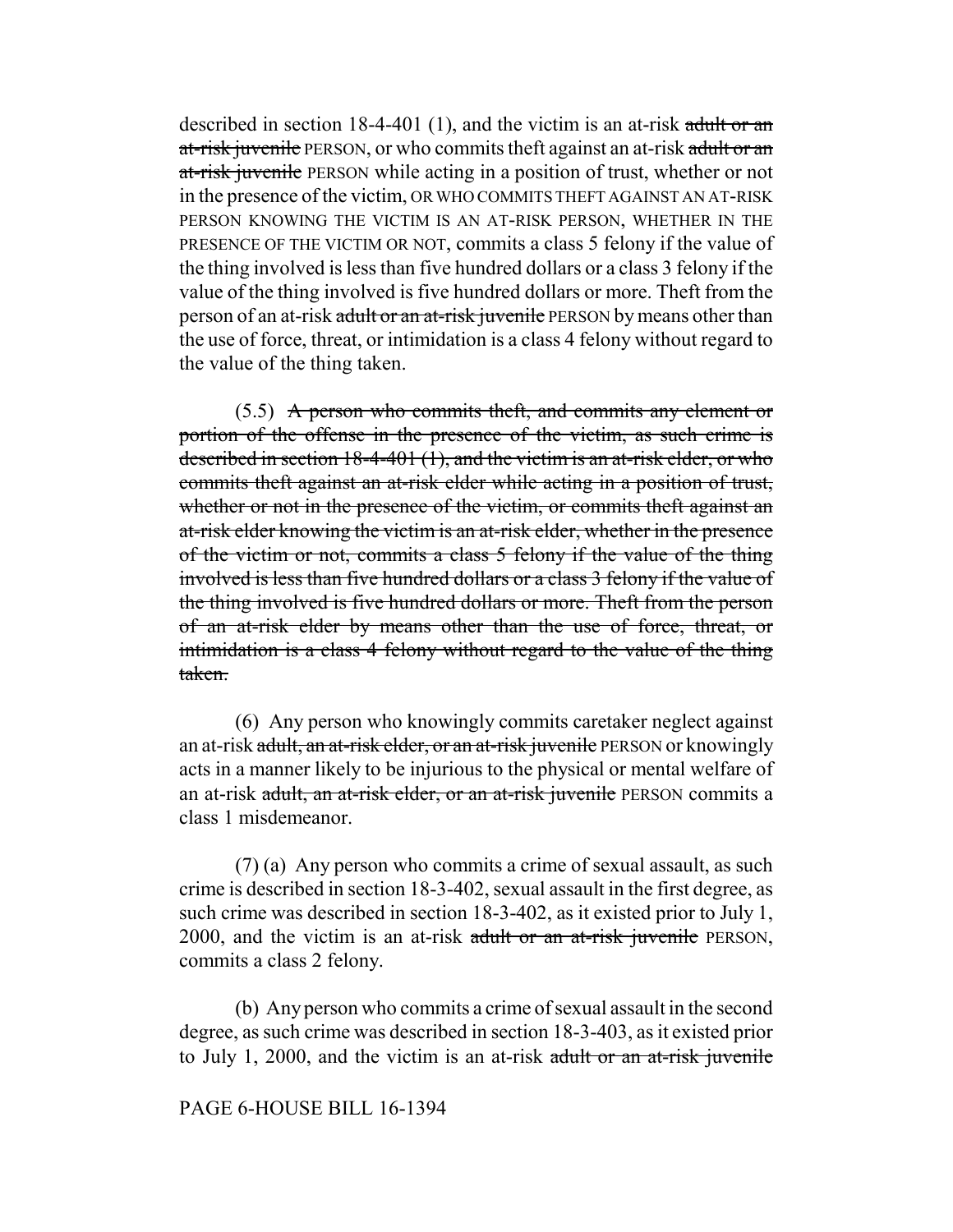PERSON, commits a class 3 felony.

(c) Any person who commits unlawful sexual contact, as such crime is described in section 18-3-404, or sexual assault in the third degree, as such crime was described in section 18-3-404, as it existed prior to July 1, 2000, and the victim is an at-risk adult or an at-risk juvenile PERSON, commits a class 6 felony; except that the person commits a class 3 felony if the person compels the victim to submit by use of such force, intimidation, or threat as specified in section  $18-3-402(4)(a)$ ,  $(4)(b)$ , or  $(4)$ (c), or if the actor engages in the conduct described in section 18-3-404 (1)  $(g)$  or  $(1.5)$ .

(d) Any person who commits sexual assault on a child, as such crime is described in section 18-3-405, and the victim is an at-risk juvenile, commits a class 3 felony; except that, if the circumstances described in section 18-3-405 (2) (a), (2) (b), (2) (c), or (2) (d) are present, the person commits a class 2 felony.

(e) Any person who commits sexual assault on a child by one in a position of trust, as such crime is described in section 18-3-405.3, and the victim is an at-risk juvenile, commits a class 2 felony if the victim is less than fifteen years of age or a class 3 felony if the victim is fifteen years of age or older but less than eighteen years of age.

(f) Any person who commits sexual assault on a client by a psychotherapist, as such crime is described in section 18-3-405.5, and the victim is an at-risk adult or an at-risk juvenile PERSON, commits a class 3 felony if the circumstances described in section 18-3-405.5 (1) exist or a class 6 felony if such circumstances are not present.

 $(7.5)$  (a) A person commits criminal exploitation of an at-risk elder PERSON when he or she knowingly uses deception, harassment, intimidation, or undue influence to permanently or temporarily deprive an at-risk elder PERSON of the use, benefit, or possession of any thing of value.

(b) Criminal exploitation of an at-risk elder PERSON is a class 3 felony if the thing of value is five hundred dollars or greater. Criminal exploitation of an at-risk elder PERSON is a class 5 felony if the thing of value is less than five hundred dollars.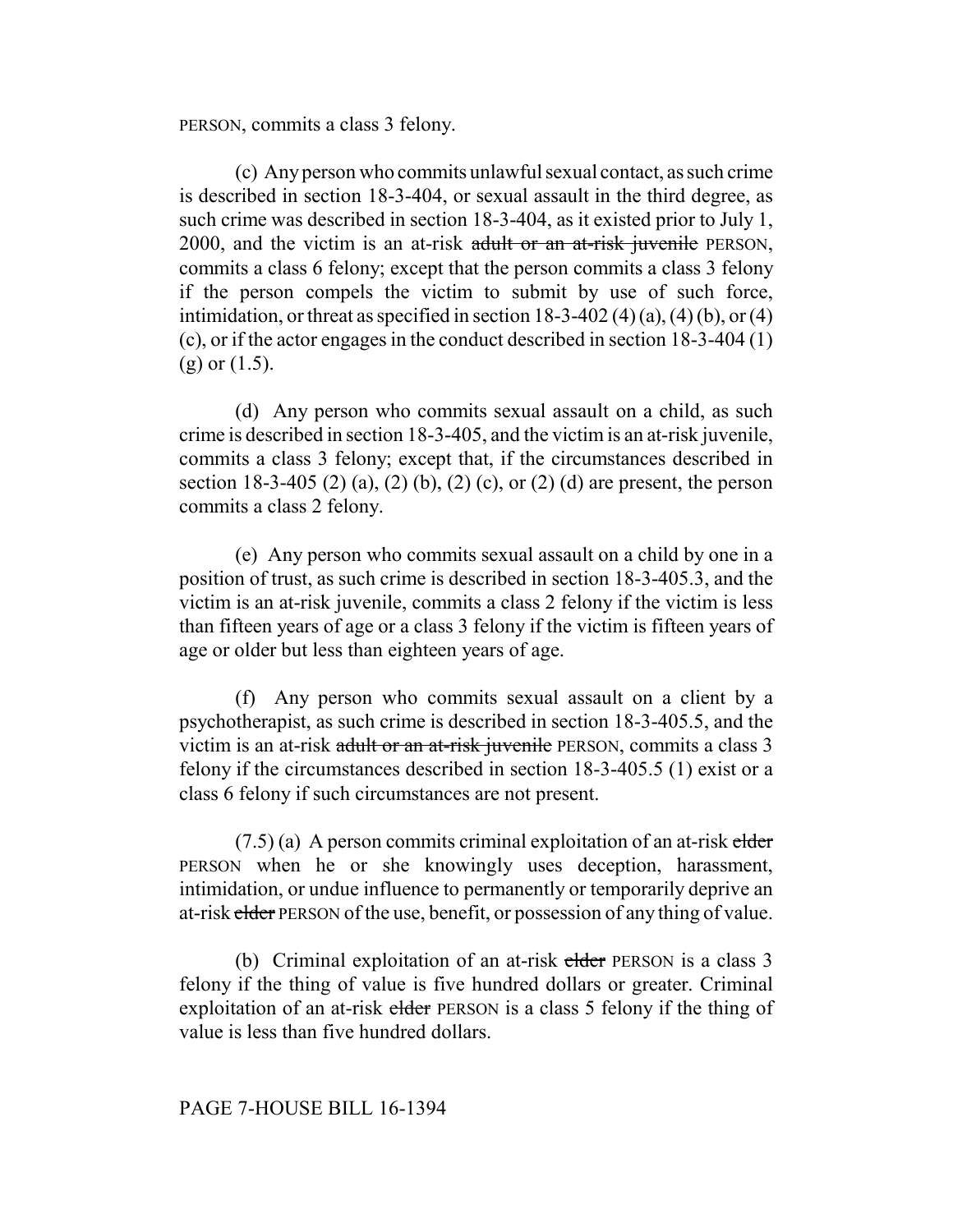(8) For purposes of subsections  $(3)$  to  $(7.5)$  of this section, commission of the offenses described in said subsections shall include the attempt, solicitation, or conspiracy to commit such offenses.

**SECTION 4.** In Colorado Revised Statutes, **amend** 18-6.5-104 as follows:

**18-6.5-104. Statutory privilege not allowed.** The statutory privileges provided in section 13-90-107 (1), C.R.S., shall not be ARE NOT available for excluding or refusing testimony in any prosecution for a crime committed against an at-risk adult or an at-risk juvenile PERSON pursuant to this article.

**SECTION 5.** In Colorado Revised Statutes, **amend** 18-6.5-105 as follows:

**18-6.5-105. Preferential trial dates of cases involving crimes against at-risk persons.** Consistent with the constitutional right to a speedy trial, all cases involving the commission of a crime against an at-risk adult or an at-risk juvenile shall PERSON MUST take precedence before the court, and the court shall hear these cases as soon as possible after they are filed.

**SECTION 6.** In Colorado Revised Statutes, 18-6.5-106, **amend** (1) and (3) as follows:

**18-6.5-106. Payment of treatment costs for victims of crimes against at-risk persons - restitution.** (1) In addition to any other penalty provided by law, the court may order any person who is convicted of a crime against an at-risk adult or an at-risk juvenile PERSON, as set forth in this article, to meet all or any portion of the financial obligations of treatment prescribed for the victim or victims of such person's offense.

(3) If an at-risk adult or an at-risk juvenile PERSON has sustained monetary damages as a result of the commission of a crime described in this article against such a <del>dult or juvenile</del> PERSON, the court shall order the offender to provide restitution pursuant to article 18.5 of title 16 and article 28 of title 17, C.R.S. If, after a reasonable period not to exceed one hundred eighty-two days, the offender has not, in the opinion of the court, completed adequate restitution, the offender's probation may be revoked.

PAGE 8-HOUSE BILL 16-1394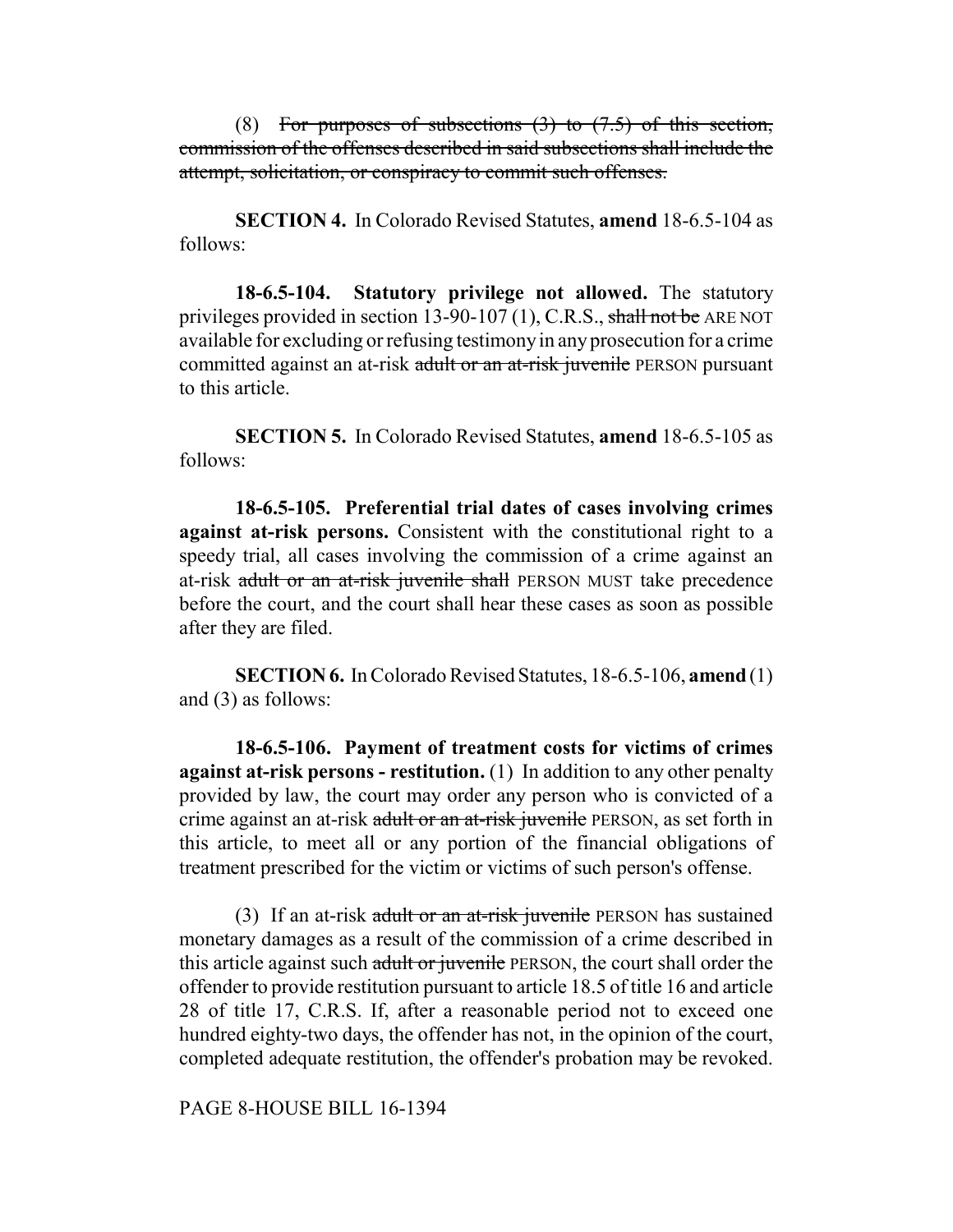However, any remaining amount of restitution shall continue CONTINUES to have the full force and effect of a final judgment and remain enforceable pursuant to article 18.5 of title 16, C.R.S.

**SECTION 7.** In Colorado Revised Statutes, 18-6.5-107, **amend**  $(1)$ ,  $(4)$   $(a)$ ,  $(4)$   $(c)$ , and  $(5)$  as follows:

**18-6.5-107. Surcharge - collection and distribution of funds crimes against at-risk persons surcharge fund - creation - report.** (1) Each person who is convicted of a crime against an at-risk adult or at-risk juvenile PERSON or who is convicted of identity theft pursuant to section 18-5-902, when the victim is an at-risk adult or at-risk juvenile PERSON, shall be required to pay a surcharge to the clerk of the court for the judicial district in which the conviction occurs.

(4) (a) There is  $h$ ereby created in the state treasury the crimes against at-risk persons surcharge fund, referred to in this section as the "fund", that consists of moneys MONEY received by the state treasurer pursuant to this section. The moneys MONEY in the fund shall be IS subject to annual appropriation by the general assembly to the state office on aging in the department of human services, created pursuant to section 26-11-202, C.R.S., for distribution to a fiscal agent that is an affiliate of a national organization that serves individuals affected by a disability and chronic condition across the life span and is working with the state of Colorado to implement the lifespan respite care program, referred to in this section as the "fiscal agent". Provided that programs selected to receive moneys MONEY from the fund meet the guidelines for distribution pursuant to paragraph (b) of this subsection  $(4)$ , the fiscal agent shall award moneys MONEY to programs selected by a statewide coalition of nonprofit or not-for-profit organizations that focus on the needs of caregivers of at-risk adults or at-risk juveniles PERSONS.

(c) Notwithstanding any provisions of paragraph (a) of this subsection (4) to the contrary, the fiscal agent may use a portion of the moneys MONEY that it receives pursuant to paragraph (a) of this subsection (4) for training and to facilitate the coordination of programs that provide respite services for caregivers of at-risk adults or at-risk juveniles PERSONS. The fiscal agent shall distribute the remainder of the moneys MONEY directly to the programs.

### PAGE 9-HOUSE BILL 16-1394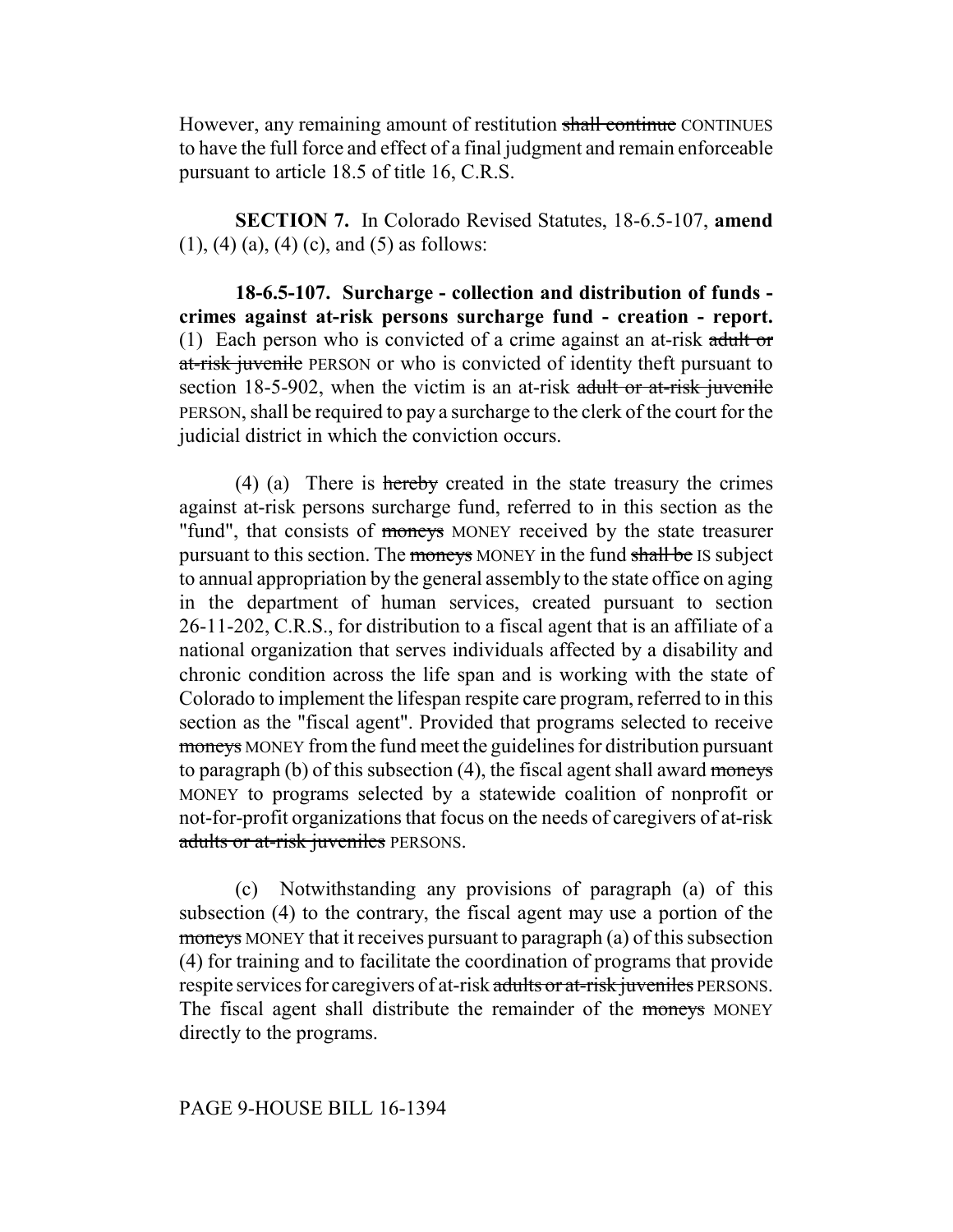(5) The court may waive all or any portion of the surcharge required by subsection (1) of this section if the court finds that a person convicted of a crime against an at-risk adult or at-risk juvenile PERSON is indigent or financially unable to pay all or any portion of the surcharge. The court may waive only that portion of the surcharge that the court finds that the person convicted of a crime against an at-risk adult or at-risk juvenile PERSON is financially unable to pay.

**SECTION 8.** In Colorado Revised Statutes, **amend** 18-6.5-108, and **as they will become effective July 1, 2016,** (1) (a), (1) (b) (IX), (1) (b)  $(XVI)$ ,  $(1)$   $(d)$ ,  $(2)$ ,  $(3)$ ,  $(4)$ , and  $(5)$  as follows:

**18-6.5-108. Mandatory reports of mistreatment of at-risk elders and at-risk adults with IDD - list of reporters - penalties.** (1) (a) On and after July 1, 2016, a person specified in paragraph (b) of this subsection (1) who observes the abuse or exploitation MISTREATMENT of an at-risk elder or an at-risk adult with an intellectual and developmental disability IDD, or who has reasonable cause to believe that an at-risk elder or an at-risk adult with an intellectual and developmental disability IDD has been abused or has been exploited MISTREATED or is at imminent risk of abuse or exploitation MISTREATMENT, shall report such fact to a law enforcement agency not more than twenty-four hours after making the observation or discovery.

(b) The following persons, whether paid or unpaid, shall report as required by paragraph (a) of this subsection (1):

(I) Physicians, surgeons, physicians' assistants, osteopaths, physicians in training, podiatrists, occupational therapists, and physical therapists ANY PERSON PROVIDING HEALTH CARE OR HEALTH-CARE-RELATED SERVICES, INCLUDING GENERAL MEDICAL, SURGICAL, OR NURSING SERVICES; MEDICAL, SURGICAL, OR NURSING SPECIALITY SERVICES; DENTAL SERVICES; VISION SERVICES; PHARMACY SERVICES; CHIROPRACTIC SERVICES; OR PHYSICAL, OCCUPATIONAL, MUSICAL, OR OTHER THERAPIES;

(II) Medical examiners and coroners HOSPITAL AND LONG-TERM CARE FACILITY PERSONNEL ENGAGED IN THE ADMISSION, CARE, OR TREATMENT OF PATIENTS;

### PAGE 10-HOUSE BILL 16-1394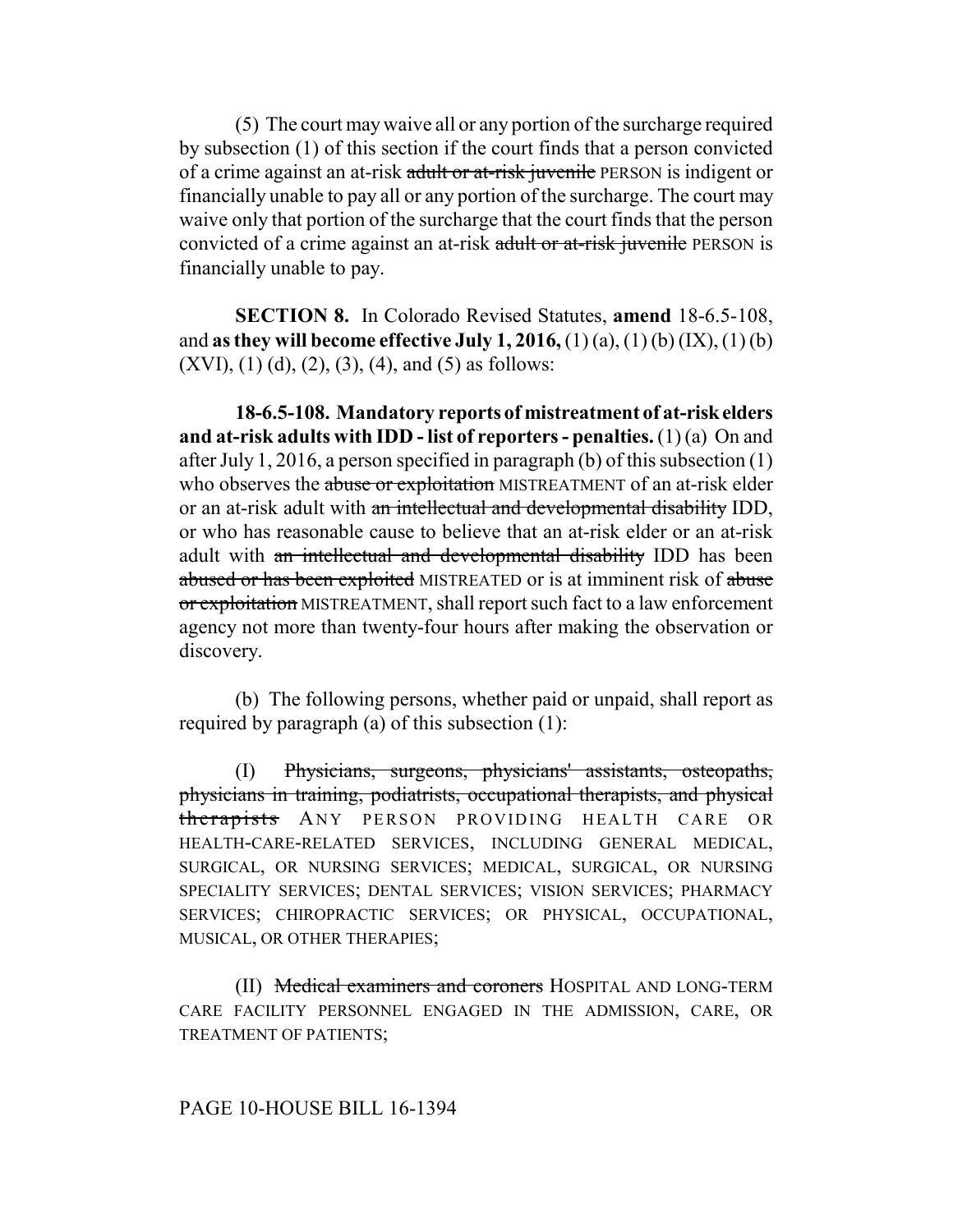(III) Registered nurses, licensed practical nurses, and nurse practitioners FIRST RESPONDERS INCLUDING EMERGENCY MEDICAL SERVICE PROVIDERS, FIRE PROTECTION PERSONNEL, LAW ENFORCEMENT OFFICERS, AND PERSONS EMPLOYED BY, CONTRACTING WITH, OR VOLUNTEERING WITH ANY LAW ENFORCEMENT AGENCY, INCLUDING VICTIM ADVOCATES;

(IV) Emergency medical service providers MEDICAL EXAMINERS AND CORONERS;

(V) Hospital and long-term care facility personnel engaged in the admission, care, or treatment of patients CODE ENFORCEMENT OFFICERS;

(VI) Chiropractors VETERINARIANS;

(VII) Psychologists, and other mental health professionals ADDICTION COUNSELORS, PROFESSIONAL COUNSELORS, MARRIAGE AND FAMILY THERAPISTS, AND REGISTERED PSYCHOTHERAPISTS, AS THOSE PERSONS ARE DEFINED IN ARTICLE 43 OF TITLE 12, C.R.S.;

(VIII) Social work practitioners WORKERS, AS DEFINED IN PART 4 OF ARTICLE 43 OF TITLE 12, C.R.S.;

(IX) Clergy members; except that the reporting requirement described in paragraph (a) of this subsection (1) shall not apply to a person who acquires reasonable cause to believe that an at-risk elder or an at-risk adult with an intellectual and developmental disability has been mistreated or has been exploited or is at imminent risk of mistreatment or exploitation during a communication about which the person may not be examined as a witness pursuant to section  $13-90-107(1)$  (c), C.R.S., unless the person also acquires such reasonable cause from a source other than such a communication STAFF OF COMMUNITY-CENTERED BOARDS;

(X) Dentists STAFF, CONSULTANTS, OR INDEPENDENT CONTRACTORS OF SERVICE AGENCIES AS DEFINED IN SECTION 25.5-10-202 (34), C.R.S.;

(XI) Law enforcement officials and personnel STAFF OR CONSULTANTS FOR A LICENSED OR UNLICENSED, CERTIFIED OR UNCERTIFIED, CARE FACILITY, AGENCY, HOME, OR GOVERNING BOARD, INCLUDING BUT NOT LIMITED TO LONG-TERM CARE FACILITIES, HOME CARE AGENCIES, OR HOME HEALTH PROVIDERS;

### PAGE 11-HOUSE BILL 16-1394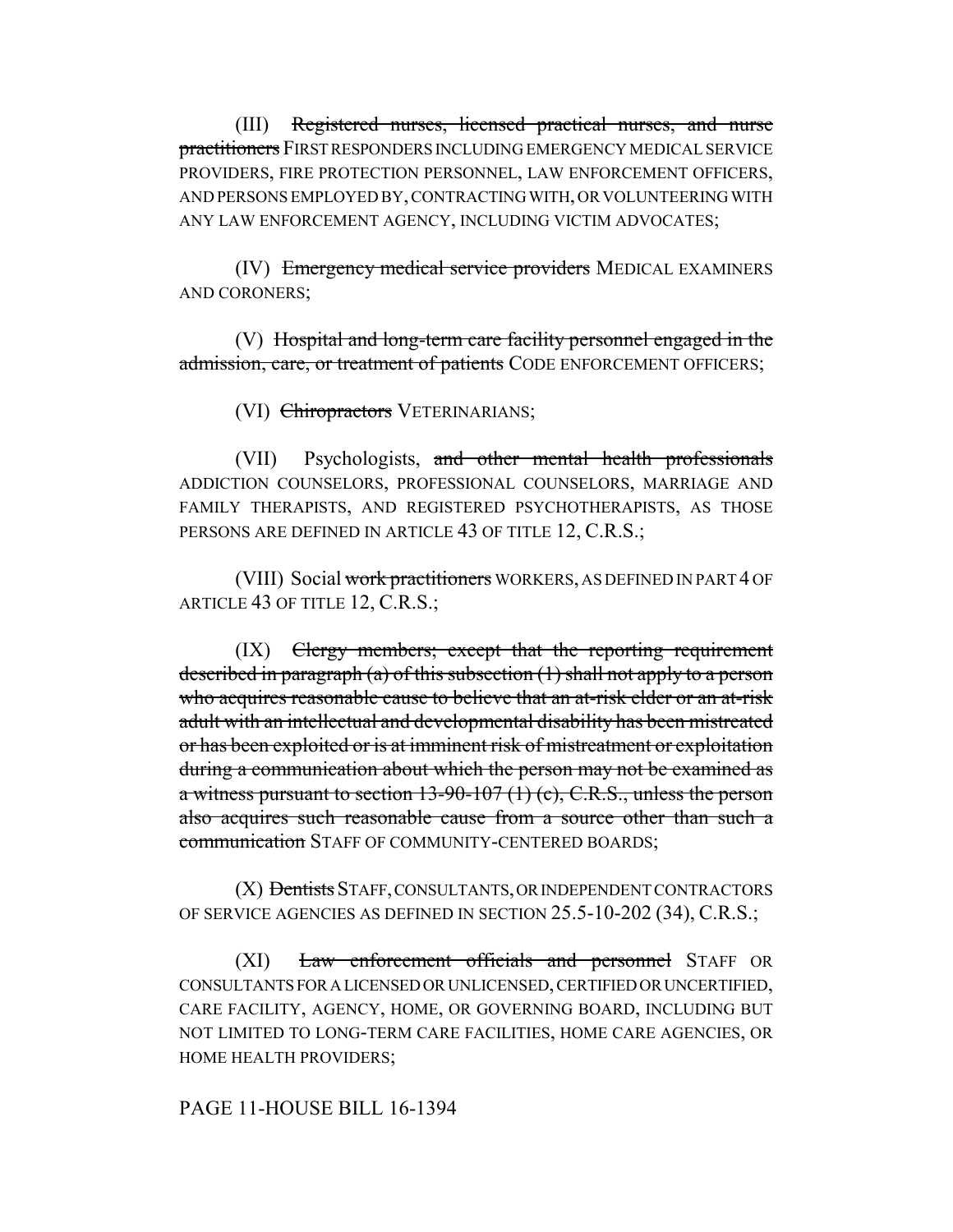(XII) Court-appointed guardians and conservators STAFF OF, OR CONSULTANTS FOR, A HOME CARE PLACEMENT AGENCY, AS DEFINED IN SECTION 25-27.5-102 (5), C.R.S.;

(XIII) Fire protection personnel PERSONS PERFORMING CASE MANAGEMENT OR ASSISTANT SERVICES FOR AT-RISK ELDERS OR AT-RISK ADULTS WITH IDD;

(XIV) Pharmacists STAFF OF COUNTY DEPARTMENTS OF HUMAN OR SOCIAL SERVICES;

(XV) Community-centered board staff STAFF OF THE STATE DEPARTMENTS OF HUMAN SERVICES, PUBLIC HEALTH AND ENVIRONMENT, OR HEALTH CARE POLICY AND FINANCING;

(XVI) Personnel of banks, savings and loan associations, credit unions, and other lending or financial institutions; except that the reporting requirement described in paragraph (a) of this subsection (1) only applies to a person described in this subparagraph (XVI) who directly observes in person the abuse or exploitation of an at-risk adult with an intellectual and developmental disability or who has reasonable cause to believe that an at-risk adult with an intellectual and developmental disability has been abused or has been exploited or is at imminent risk of abuse or exploitation by reason of actual knowledge of facts or circumstances indicating the abuse or exploitation STAFF OF SENIOR CONGREGATE CENTERS OR SENIOR RESEARCH OR OUTREACH ORGANIZATIONS;

(XVII) A caretaker, staff member, employee, or consultant for a licensed or certified care facility, agency, home, or governing board, including but not limited to home health providers; and STAFF, AND STAFF OF CONTRACTED PROVIDERS, OF AREA AGENCIES ON AGING, EXCEPT THE LONG-TERM CARE OMBUDSMEN;

(XVIII) A caretaker, staff member, employee of, or a consultant for, a home care placement agency, as defined in section 25-27.5-102 (5), C.R.S. EMPLOYEES, CONTRACTORS, AND VOLUNTEERS OPERATING SPECIALIZED TRANSPORTATION SERVICES FOR AT-RISK ELDERS AND AT-RISK ADULTS WITH IDD;

(XIX) COURT-APPOINTED GUARDIANS AND CONSERVATORS;

### PAGE 12-HOUSE BILL 16-1394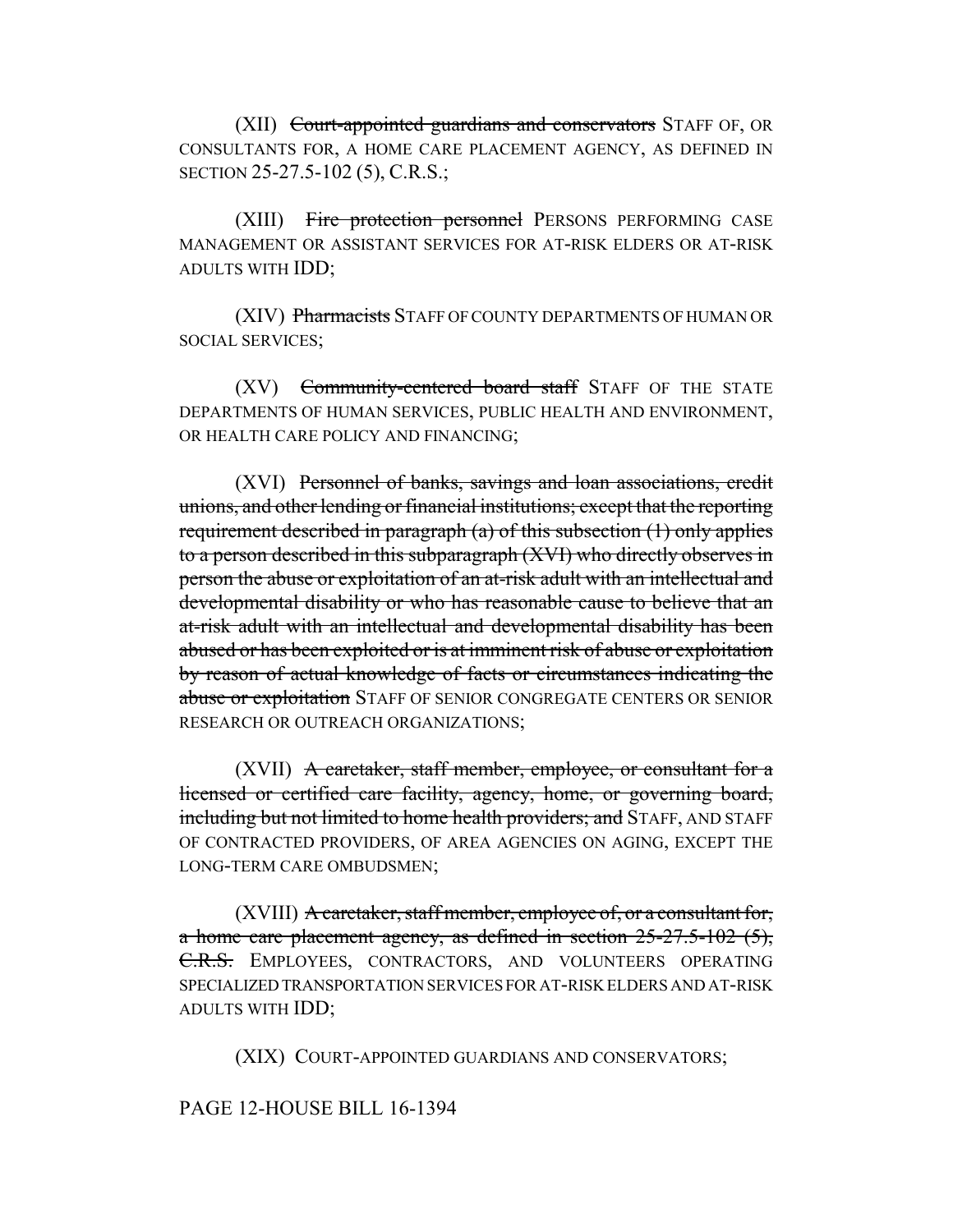(XX) PERSONNEL AT SCHOOLS SERVING PERSONS IN PRESCHOOL THROUGH TWELFTH GRADE;

(XXI) CLERGY MEMBERS; EXCEPT THAT THE REPORTING REQUIREMENT DESCRIBED IN PARAGRAPH (a) OF THIS SUBSECTION (1) DOES NOT APPLY TO A PERSON WHO ACQUIRES REASONABLE CAUSE TO BELIEVE THAT AN AT-RISK ELDER OR AN AT-RISK ADULT WITH IDD HAS BEEN MISTREATED OR HAS BEEN EXPLOITED OR IS AT IMMINENT RISK OF MISTREATMENT OR EXPLOITATION DURING A COMMUNICATION ABOUT WHICH THE PERSON MAY NOT BE EXAMINED AS A WITNESS PURSUANT TO SECTION 13-90-107 (1) (c), C.R.S., UNLESS THE PERSON ALSO ACQUIRES SUCH REASONABLE CAUSE FROM A SOURCE OTHER THAN SUCH A COMMUNICATION; AND

(XXII) (A) PERSONNEL OF BANKS, SAVINGS AND LOAN ASSOCIATIONS, CREDIT UNIONS, AND OTHER LENDING OR FINANCIAL INSTITUTIONS WHO DIRECTLY OBSERVE IN PERSON THE MISTREATMENT OF AN AT-RISK ELDER OR WHO HAVE REASONABLE CAUSE TO BELIEVE THAT AN AT-RISK ELDER HAS BEEN MISTREATED OR IS AT IMMINENT RISK OF MISTREATMENT; AND

(B) PERSONNEL OF BANKS, SAVINGS AND LOAN ASSOCIATIONS, CREDIT UNIONS, AND OTHER LENDING OR FINANCIAL INSTITUTIONS WHO DIRECTLY OBSERVE IN PERSON THE MISTREATMENT OF AN AT-RISK ADULT WITH IDD OR WHO HAVE REASONABLE CAUSE TO BELIEVE THAT AN AT-RISK ADULT WITH IDD HAS BEEN MISTREATED OR IS AT IMMINENT RISK OF MISTREATMENT BY REASON OF ACTUAL KNOWLEDGE OF FACTS OR CIRCUMSTANCES INDICATING THE MISTREATMENT.

(c) A person who willfully violates paragraph (a) of this subsection (1) commits a class 3 misdemeanor and shall be punished in accordance with section 18-1.3-501.

(d) Notwithstanding the provisions of paragraph (a) of this subsection (1), a person described in paragraph (b) of this subsection (1) is not required to report the abuse or exploitation MISTREATMENT of an at-risk elder or an at-risk adult with an intellectual and developmental disability IDD if the person knows that another person has already reported to a law enforcement agency the same abuse or exploitation MISTREATMENT that would have been the basis of the person's own report.

### PAGE 13-HOUSE BILL 16-1394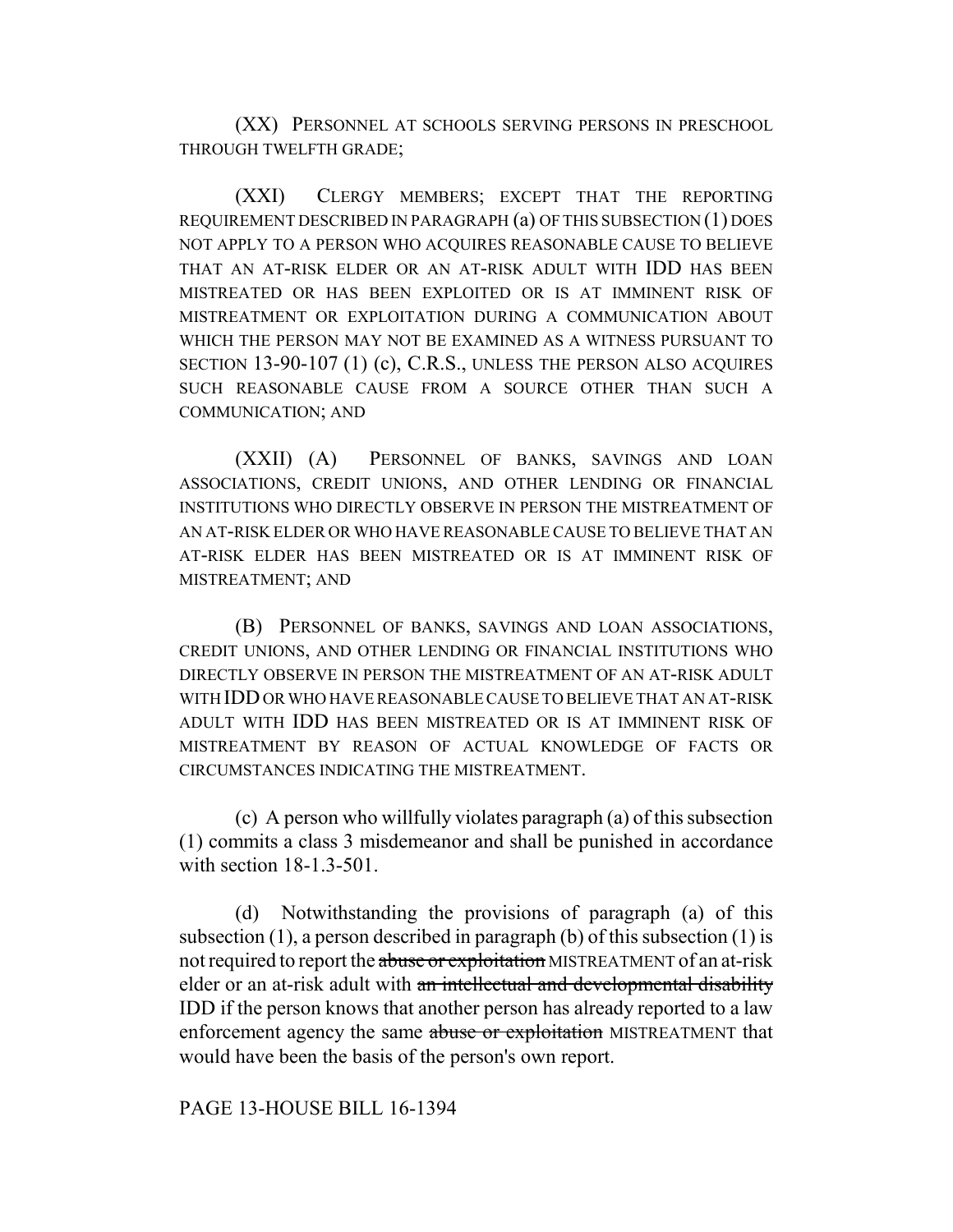$(2)$  (a) A law enforcement agency that receives a report of abuse or exploitation MISTREATMENT of an at-risk elder or an at-risk adult with an intellectual and developmental disability IDD shall acquire, to the extent possible, the following information from the person making the report:

(I) The name, age, address, and contact information of the at-risk elder or at-risk adult with an intellectual and developmental disability IDD;

(II) The name, age, address, and contact information of the person making the report;

(III) The name, age, address, and contact information of the caretaker of the at-risk elder or at-risk adult with an intellectual and developmental disability IDD, if any;

(IV) The name of the alleged perpetrator;

(V) The nature and extent of any injury, whether physical or financial, to the at-risk elder or at-risk adult with an intellectual and developmental disability IDD;

(VI) The nature and extent of the condition that required the report to be made; and

(VII) Any other pertinent information.

(b) Not more than twenty-four hours after receiving a report of abuse or exploitation MISTREATMENT of an at-risk elder or an at-risk adult with an intellectual and developmental disability IDD, a law enforcement agency shall provide a notification of the report to the county department for the county in which the at-risk elder or at-risk adult with an intellectual and developmental disability IDD resides and the district attorney's office of the location where the abuse or exploitation MISTREATMENT occurred.

(c) The law enforcement agency shall complete a criminal investigation when appropriate. The law enforcement agency shall provide a summary report of the investigation to the county department for the county in which the at-risk elder or at-risk adult with an intellectual and developmental disability IDD resides and to the district attorney's office of the location where the abuse or exploitation MISTREATMENT occurred.

PAGE 14-HOUSE BILL 16-1394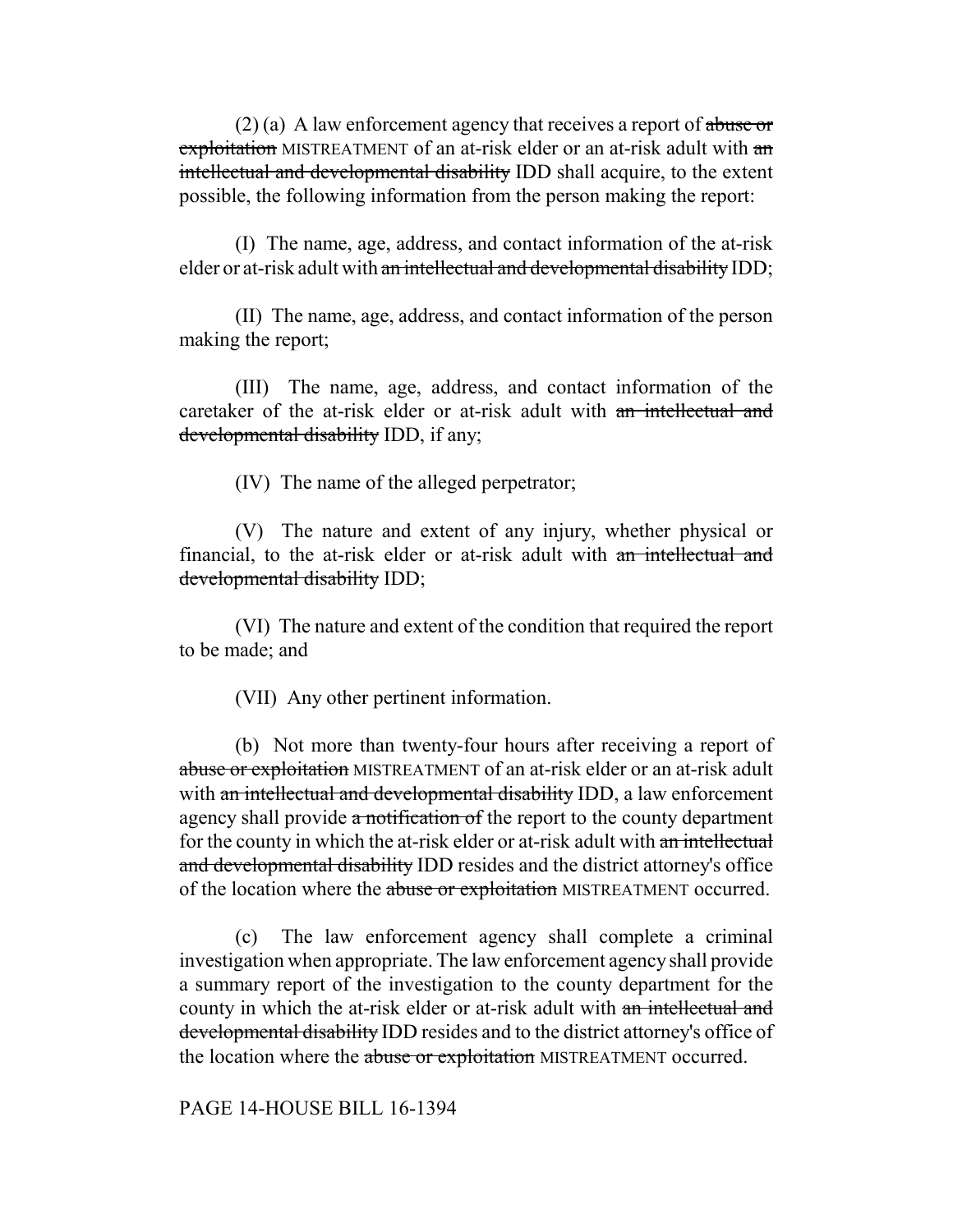(3) A person, including but not limited to a person specified in paragraph (b) of subsection (1) of this section, who reports abuse or exploitation MISTREATMENT of an at-risk elder or an at-risk adult with an intellectual and developmental disability IDD to a law enforcement agency pursuant to subsection (1) of this section is immune from suit and liability for damages in any civil action or criminal prosecution if the report was made in good faith; except that such a person is not immune if he or she is the alleged perpetrator of the abuse or exploitation MISTREATMENT.

(4) A person, including but not limited to a person specified in paragraph (b) of subsection (1) of this section, who knowingly makes a false report of abuse or exploitation MISTREATMENT of an at-risk elder or an at-risk adult with an intellectual and developmental disability IDD to a law enforcement agency commits a class 3 misdemeanor and must be punished as provided in section 18-1.3-501 and is liable for damages proximately caused thereby.

(5) The reporting duty described in subsection (1) of this section does not create a civil duty of care or establishing a civil standard of care that is owed to an at-risk elder or an at-risk adult with an intellectual and developmental disability IDD by a person specified in paragraph (b) of subsection (1) of this section.

**SECTION 9.** In Colorado Revised Statutes, 26-3.1-101, **amend** (1), (2), (2.3), (3), (4), and (7); and **add** (1.5) and (11) as follows:

**26-3.1-101. Definitions.** As used in this article, unless the context otherwise requires:

(1) "At-risk adult" means an individual eighteen years of age or older who is susceptible to mistreatment OR self-neglect or exploitation because the individual is unable to perform or obtain services necessary for his or her health, safety, or welfare or lacks sufficient understanding or capacity to make or communicate responsible decisions concerning his or her person or affairs. "ABUSE" MEANS ANY OF THE FOLLOWING ACTS OR OMISSIONS COMMITTED AGAINST AN AT-RISK ADULT:

(a) THE NONACCIDENTAL INFLICTION OF PHYSICAL PAIN OR INJURY, AS DEMONSTRATED BY, BUT NOT LIMITED TO, SUBSTANTIAL OR MULTIPLE SKIN BRUISING, BLEEDING, MALNUTRITION, DEHYDRATION, BURNS, BONE

# PAGE 15-HOUSE BILL 16-1394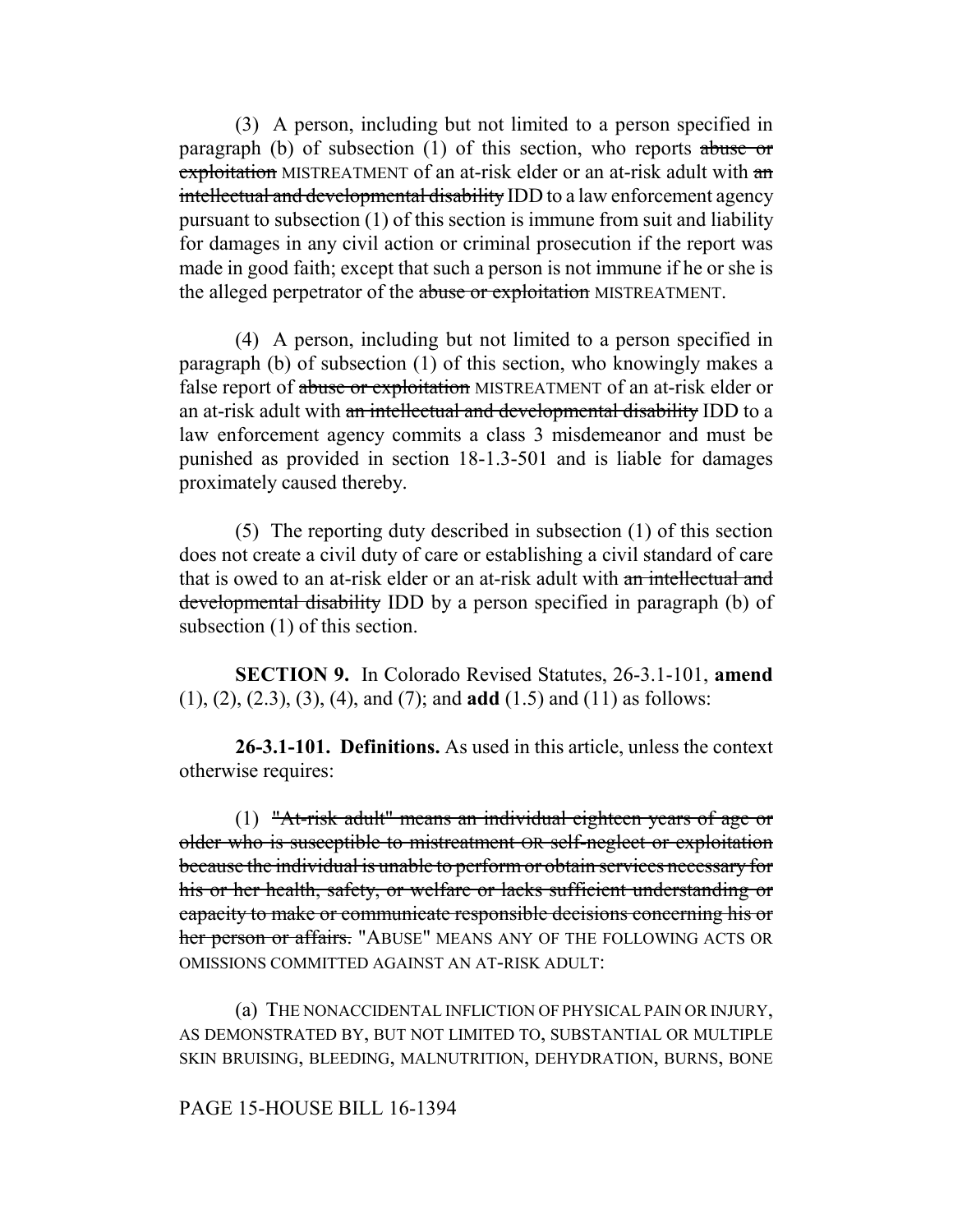FRACTURES, POISONING, SUBDURAL HEMATOMA, SOFT TISSUE SWELLING, OR SUFFOCATION;

(b) CONFINEMENT OR RESTRAINT THAT IS UNREASONABLE UNDER GENERALLY ACCEPTED CARETAKING STANDARDS; OR

(c) SUBJECTION TO SEXUAL CONDUCT OR CONTACT CLASSIFIED AS A CRIME UNDER THE "COLORADO CRIMINAL CODE", TITLE 18, C.R.S.

(1.5) "AT-RISK ADULT" MEANS AN INDIVIDUAL EIGHTEEN YEARS OF AGE OR OLDER WHO IS SUSCEPTIBLE TO MISTREATMENT OR SELF-NEGLECT BECAUSE THE INDIVIDUAL IS UNABLE TO PERFORM OR OBTAIN SERVICES NECESSARY FOR HIS OR HER HEALTH, SAFETY, OR WELFARE, OR LACKS SUFFICIENT UNDERSTANDING OR CAPACITY TO MAKE OR COMMUNICATE RESPONSIBLE DECISIONS CONCERNING HIS OR HER PERSON OR AFFAIRS.

(2) "Caretaker" means a person who:

(a) Is responsible for the care of an at-risk adult as a result of a family or legal relationship;

(b) Has assumed responsibility for the care of an at-risk adult; or

(c) Is paid to provide care, or services, OR OVERSIGHT OF SERVICES to an at-risk adult.

(2.3) (a) "Caretaker neglect" means neglect that occurs when adequate food, clothing, shelter, psychological care, physical care, medical care, or HABILITATION, supervision, OR OTHER TREATMENT NECESSARY FOR THE HEALTH OR SAFETY OF THE AT-RISK ADULT is not secured for an at-risk adult or is not provided by a caretaker in a timely manner and with the degree of care that a reasonable person in the same situation would exercise, except that OR A CARETAKER KNOWINGLY USES HARASSMENT, UNDUE INFLUENCE, OR INTIMIDATION TO CREATE A HOSTILE OR FEARFUL ENVIRONMENT FOR AN AT-RISK ADULT.

(b) NOTWITHSTANDING THE PROVISIONS OF PARAGRAPH (a) OF THIS SUBSECTION (2.3), the withholding, withdrawing, or refusing of any MEDICATION, ANY MEDICAL PROCEDURE OR DEVICE, OR ANY treatment, including but not limited to resuscitation, cardiac pacing, mechanical

PAGE 16-HOUSE BILL 16-1394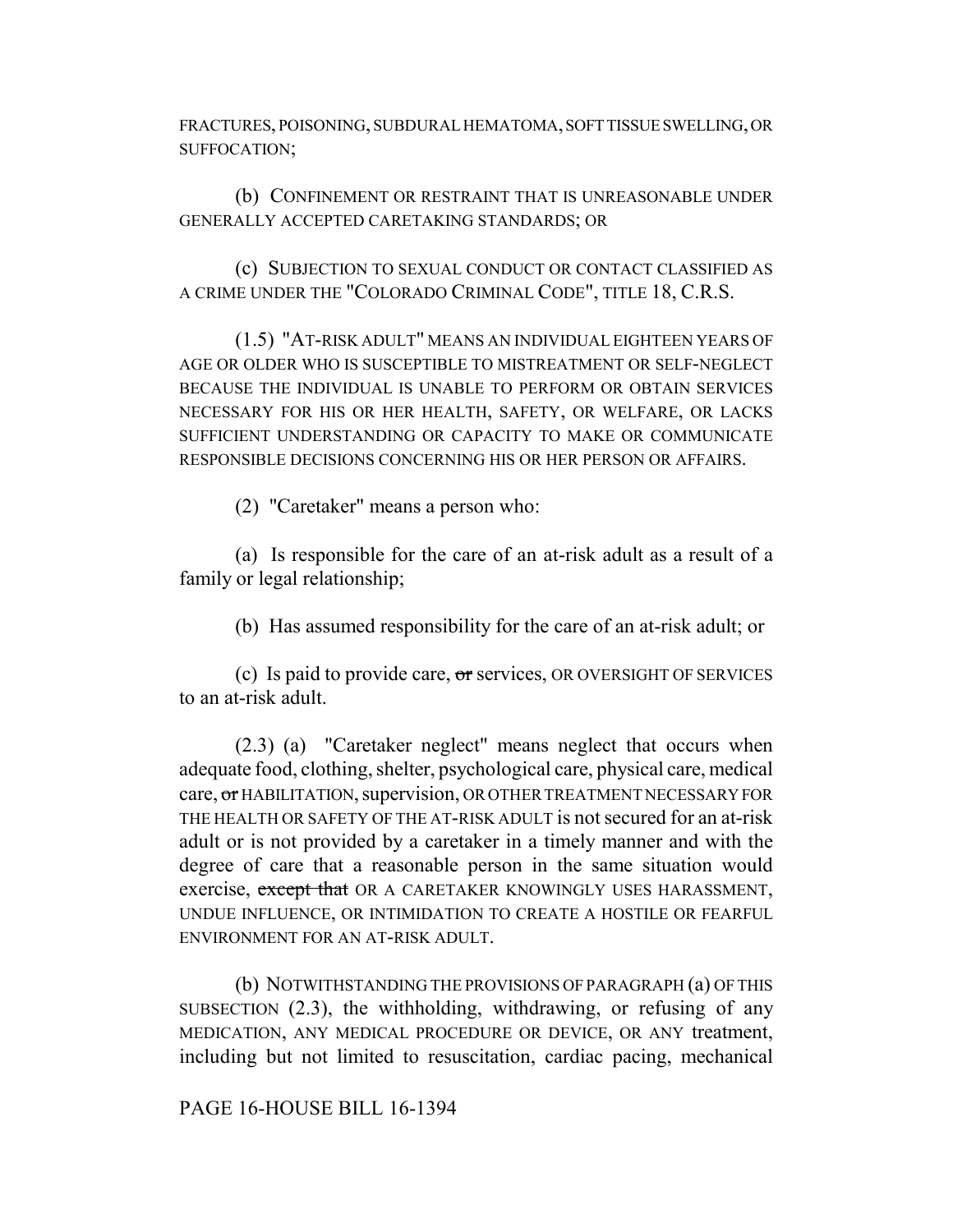ventilation, dialysis, artificial nutrition and hydration, any medication or medical procedure or device, in accordance with any valid medical directive or order, or as described in a palliative plan of care, shall not be IS NOT deemed caretaker neglect.

(c) As used in this subsection (2.3), "medical directive or order" includes but is not limited to a medical durable power of attorney, a declaration as to medical treatment executed pursuant to section 15-18-104, C.R.S., a medical order for scope of treatment form executed pursuant to article 18.7 of title 15, C.R.S., and a CPR directive executed pursuant to article 18.6 of title 15, C.R.S.

(3) "County department" means a county or district department of HUMAN OR social services.

(4) "Exploitation" means an act or omission committed by a person that:

(a) Uses deception, harassment, intimidation, or undue influence to permanently or temporarily deprive an at-risk adult of the use, benefit, or possession of his or her money, assets, or property ANY THING OF VALUE;

(b) In the absence of legal authority

 $(H)$  Employs the services of a third party for the profit or advantage of the person or another person to the detriment of the at-risk adult; or

(II) (c) Forces, compels, coerces, or entices an at-risk adult to perform services for the profit or advantage of the person or another person against the will of the at-risk adult; or

 $\left(\frac{1}{x}\right)$  (d) Misuses the property of an at-risk adult in a manner that adversely affects the at-risk adult's ability to receive health care or health care benefits or to pay bills for basic needs or obligations.

(7) "Mistreatment" means: an act or omission that threatens the health, safety, or welfare of an at-risk adult or that exposes an at-risk adult to a situation or condition that poses an imminent risk of death, serious bodily injury, or bodily injury to the at-risk adult. "Mistreatment" includes, but is not limited to:

# PAGE 17-HOUSE BILL 16-1394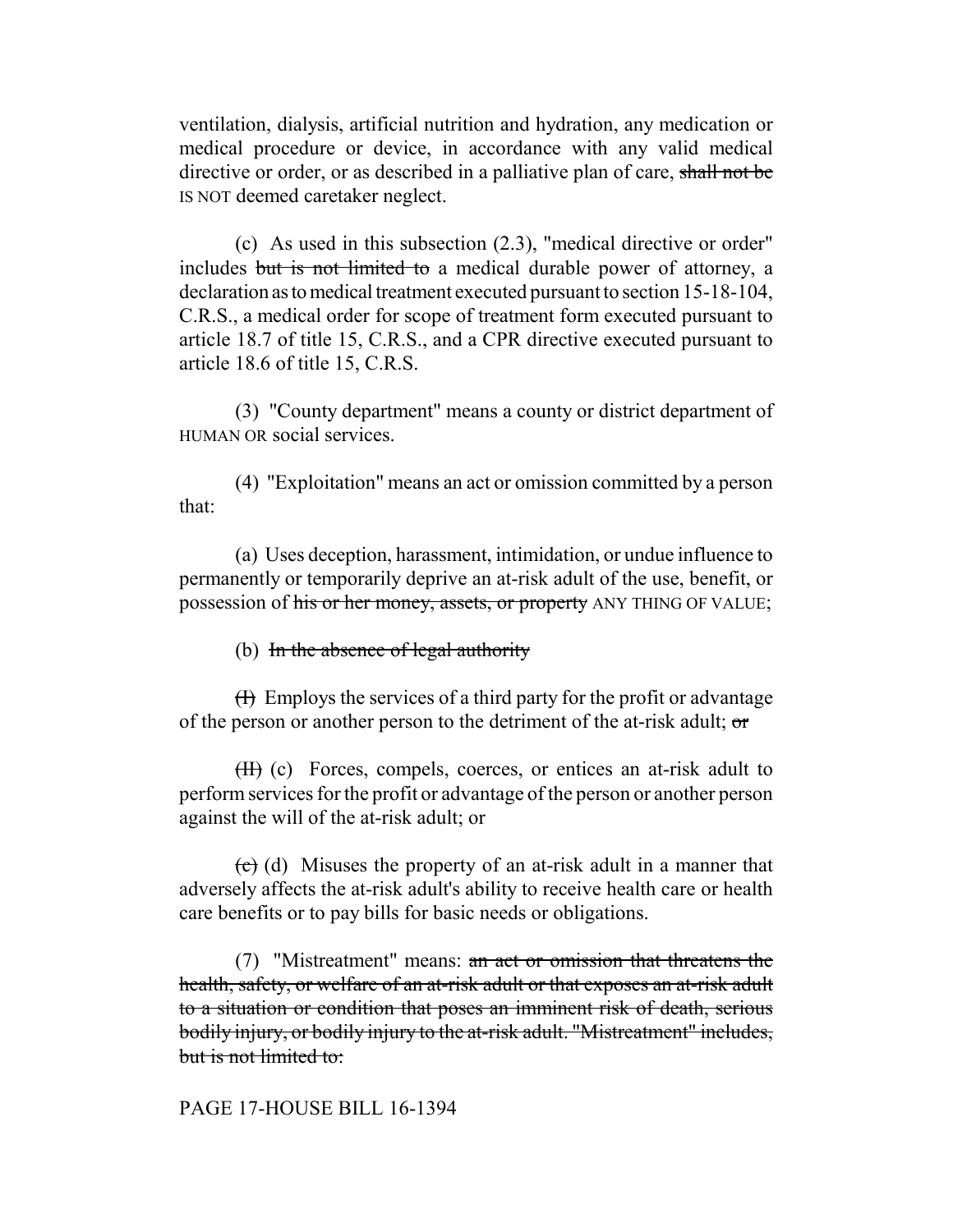(a) Abuse; that occurs:

(I) Where there is infliction of physical pain or injury, as demonstrated by, but not limited to, substantial or multiple skin bruising, bleeding, malnutrition, dehydration, burns, bone fractures, poisoning, subdural hematoma, soft tissue swelling, or suffocation;

(II) Where unreasonable confinement or restraint is imposed; or

(III) Where there is subjection to nonconsensual sexual conduct or contact classified as a crime under the "Colorado Criminal Code", title 18, C.R.S.;

(b) Caretaker neglect;

(c)  $(\text{Delta by amendment}, L. 2012.)$  EXPLOITATION;

(d) AN ACT OR OMISSION THAT THREATENS THE HEALTH, SAFETY, OR WELFARE OF AN AT-RISK ADULT; OR

(e) AN ACT OR OMISSION THAT EXPOSES AN AT-RISK ADULT TO A SITUATION OR CONDITION THAT POSES AN IMMINENT RISK OF BODILY INJURY TO THE AT-RISK ADULT.

(11) "UNDUE INFLUENCE" MEANS THE USE OF INFLUENCE TO TAKE ADVANTAGE OF AN AT-RISK ADULT'S VULNERABLE STATE OF MIND, NEEDINESS, PAIN, OR EMOTIONAL DISTRESS.

**SECTION 10.** In Colorado Revised Statutes, 26-3.1-102, **amend**  $(1)$  (a), (1) (b), (1) (c), (2) introductory portion, (2) (e), (4), (6), (7) (a), (7) (b) introductory portion, and (7) (b) (II); and **amend as it will become effective July 1, 2016,** (1) (a.5) as follows:

**26-3.1-102. Reporting requirements.** (1) (a) A person specified in paragraph (b) of this subsection (1) who observes the mistreatment OR self-neglect or exploitation of an at-risk adult or who has reasonable cause to believe that an at-risk adult has been mistreated OR is self-neglected or has been exploited SELF-NEGLECTING and is at imminent risk of mistreatment or self-neglect or exploitation is urged to report such fact to a county department not more than twenty-four hours after making the

PAGE 18-HOUSE BILL 16-1394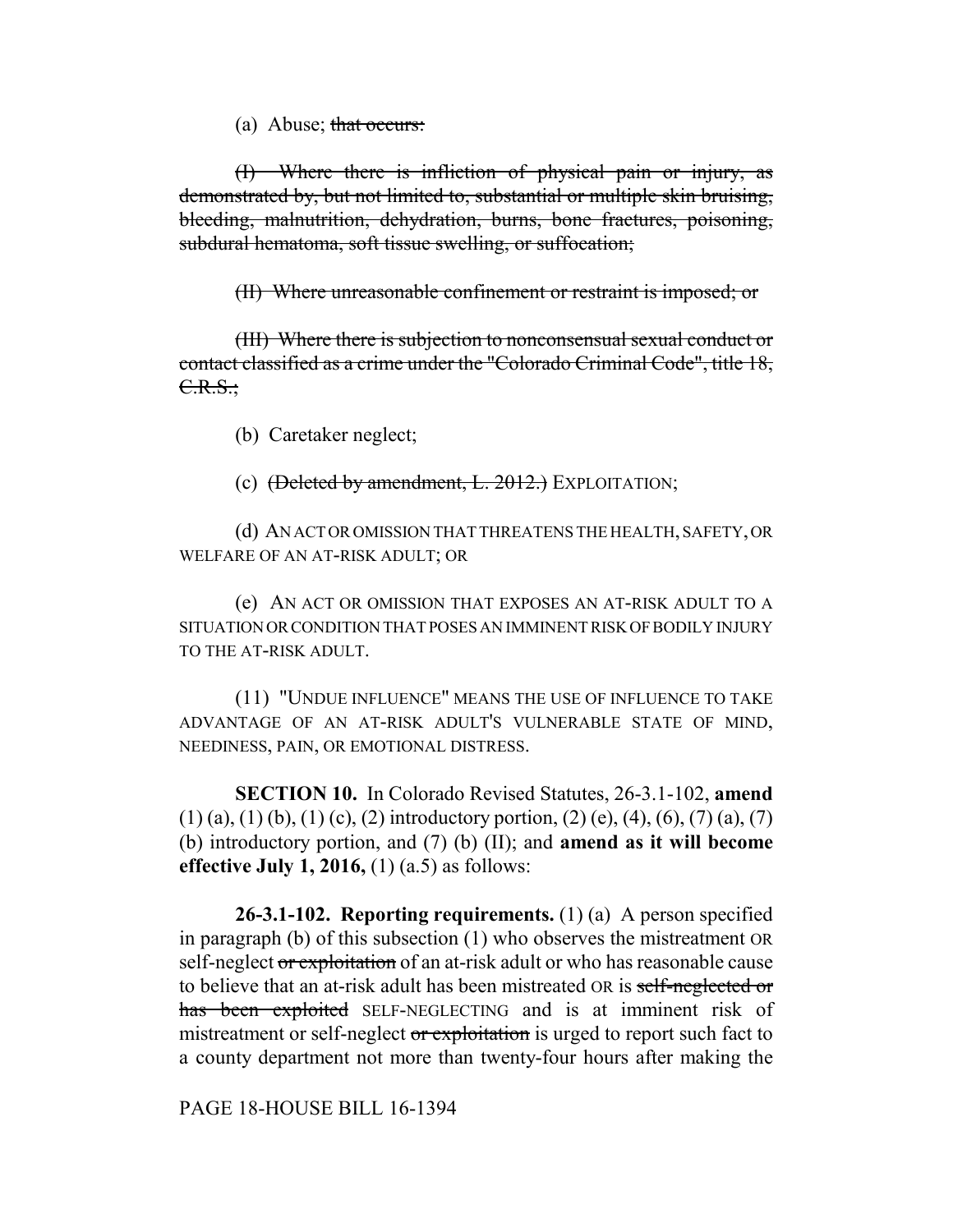observation or discovery.

(a.5) As required by section 18-6.5-108, C.R.S., certain persons specified in paragraph (b) of this subsection  $(1)$  who observe the abuse or exploitation, as defined in section  $18-6.5-102(1)$  and  $(10)$ , MISTREATMENT, AS DEFINED IN SECTION 18-6.5-102 (10.5), C.R.S., of an at-risk elder, as defined in section  $18-6.5-102$  (3), C.R.S., or an at-risk adult with  $\pi$ intellectual and developmental disability IDD, as defined in section 18-6.5-102 (2.5), C.R.S., or who have reasonable cause to believe that an at-risk elder or an at-risk adult with an intellectual and developmental disability IDD has been abused or exploited MISTREATED or is at imminent risk of abuse or exploitation MISTREATMENT shall report such fact to a law enforcement agency not more than twenty-four hours after making the observation or discovery.

(b) The following persons, whether paid or unpaid, are urged to report as described in paragraph (a) of this subsection (1):

(I) Physicians, surgeons, physicians' assistants, osteopaths, physicians in training, podiatrists, occupational therapists, and physical therapists ANY PERSON PROVIDING HEALTH CARE OR HEALTH-CARE-RELATED SERVICES INCLUDING GENERAL MEDICAL, SURGICAL, OR NURSING SERVICES; MEDICAL, SURGICAL, OR NURSING SPECIALITY SERVICES; DENTAL SERVICES; VISION SERVICES; PHARMACY SERVICES; CHIROPRACTIC SERVICES; OR PHYSICAL, OCCUPATIONAL, MUSICAL, OR OTHER THERAPIES;

(II) Medical examiners and coroners HOSPITAL AND LONG-TERM CARE FACILITY PERSONNEL ENGAGED IN THE ADMISSION, CARE, OR TREATMENT OF PATIENTS;

(III) Registered nurses, licensed practical nurses, and nurse practitioners FIRST RESPONDERS, INCLUDING EMERGENCY MEDICAL SERVICE PROVIDERS, FIRE PROTECTION PERSONNEL, LAW ENFORCEMENT OFFICERS, AND PERSONS EMPLOYED BY, CONTRACTING WITH, OR VOLUNTEERING WITH ANY LAW ENFORCEMENT AGENCY, INCLUDING VICTIM ADVOCATES;

(IV) Emergency medical service providers CODE ENFORCEMENT OFFICERS;

# PAGE 19-HOUSE BILL 16-1394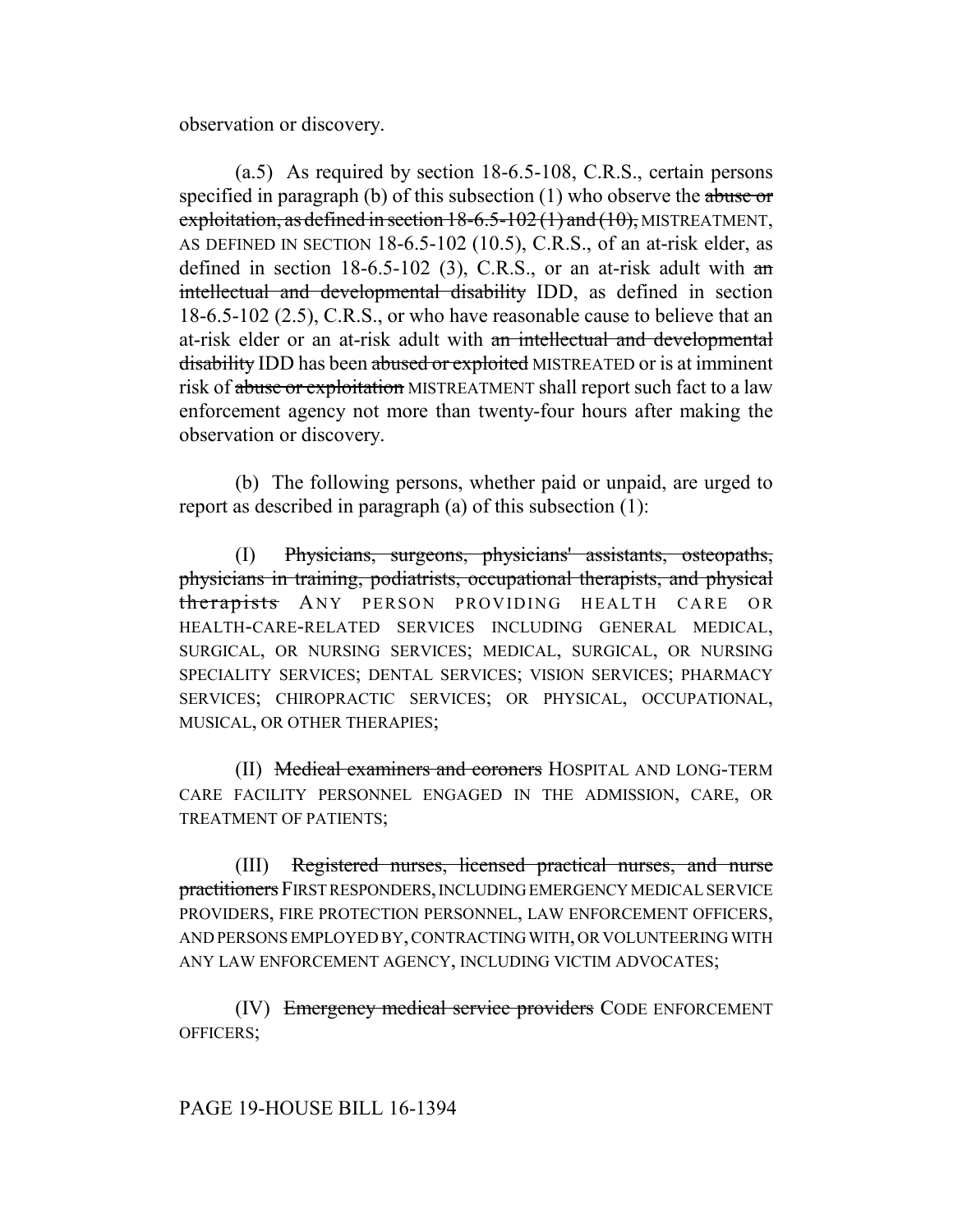(V) Hospital and long-term care facility personnel engaged in the admission, care, or treatment of patients MEDICAL EXAMINERS AND CORONERS;

(VI) Chiropractors VETERINARIANS;

(VII) Psychologists, and other mental health professionals ADDICTION COUNSELORS, PROFESSIONAL COUNSELORS, MARRIAGE AND FAMILY THERAPISTS, AND REGISTERED PSYCHOTHERAPISTS, AS THOSE PERSONS ARE DEFINED IN ARTICLE 43 OF TITLE 12, C.R.S.;

(VIII) Social work practitioners WORKERS, AS DEFINED IN PART 4 OF ARTICLE 43 OF TITLE 12, C.R.S.;

(IX) Clergy members STAFF OF COMMUNITY-CENTERED BOARDS;

(X) Dentists STAFF, CONSULTANTS, OR INDEPENDENT CONTRACTORS OF SERVICE AGENCIES, AS DEFINED IN SECTION 25.5-10-202 (34), C.R.S.;

(XI) Law enforcement officials and personnel STAFF OR CONSULTANTS FOR A LICENSED OR UNLICENSED, CERTIFIED OR UNCERTIFIED, CARE FACILITY, AGENCY, HOME, OR GOVERNING BOARD, INCLUDING BUT NOT LIMITED TO LONG-TERM CARE FACILITIES, HOME CARE AGENCIES, OR HOME HEALTH PROVIDERS;

(XII) Court-appointed guardians and conservators CARETAKERS, STAFF MEMBERS, EMPLOYEES OF, OR CONSULTANTS FOR, A HOME CARE PLACEMENT AGENCY, AS DEFINED IN SECTION 25-27.5-102 (5), C.R.S.;

(XIII) Fire protection personnel PERSONS PERFORMING CASE MANAGEMENT OR ASSISTANT SERVICES FOR AT-RISK ADULTS;

(XIV) Pharmacists STAFF OF COUNTY DEPARTMENTS OF HUMAN OR SOCIAL SERVICES;

(XV) Community-centered board staff STAFF OF THE STATE DEPARTMENTS OF HUMAN SERVICES, PUBLIC HEALTH AND ENVIRONMENT, OR HEALTH CARE POLICY AND FINANCING;

(XVI) Personnel of banks, savings and loan associations, credit

PAGE 20-HOUSE BILL 16-1394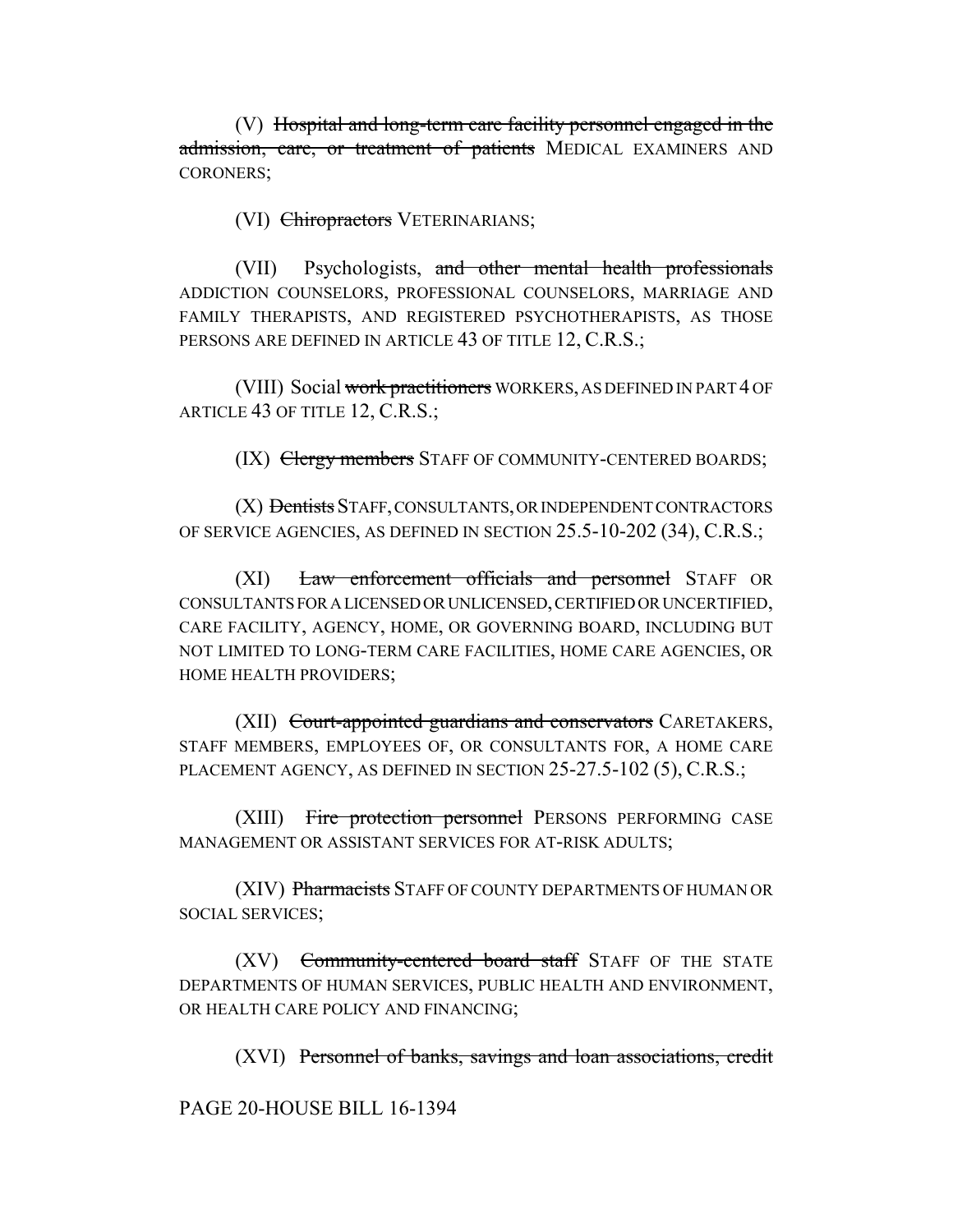unions, and other lending or financial institutions STAFF OF SENIOR CONGREGATE CENTERS OR SENIOR RESEARCH OR OUTREACH ORGANIZATIONS;

(XVII) A caretaker, staff member, or employee of or volunteer or consultant for a licensed or certified care facility, agency, home, or governing board, including but not limited to home health providers; and STAFF, AND STAFF OF CONTRACTED PROVIDERS, OF AREA AGENCIES ON AGING, EXCEPT THE LONG-TERM CARE OMBUDSMEN;

(XVIII) A caretaker, staff member, employee of, or a volunteer or consultant for, a home care placement agency, as defined in section 25-27.5-102 (5), C.R.S. EMPLOYEES, CONTRACTORS, AND VOLUNTEERS OPERATING SPECIALIZED TRANSPORTATION SERVICES FOR AT-RISK ADULTS;

(XIX) LANDLORDS AND STAFF OF HOUSING AND HOUSING AUTHORITY AGENCIES FOR AT-RISK ADULTS;

(XX) COURT-APPOINTED GUARDIANS AND CONSERVATORS;

(XXI) PERSONNEL AT SCHOOLS SERVING PERSONS IN PRESCHOOL THROUGH TWELFTH GRADE;

(XXII) CLERGY MEMBERS; EXCEPT THAT THE REPORTING REQUIREMENT DESCRIBED IN PARAGRAPH (a) OF THIS SUBSECTION (1) DOES NOT APPLY TO A PERSON WHO ACQUIRES REASONABLE CAUSE TO BELIEVE THAT AN AT-RISK ADULT HAS BEEN MISTREATED OR HAS BEEN EXPLOITED OR IS AT IMMINENT RISK OF MISTREATMENT OR EXPLOITATION DURING A COMMUNICATION ABOUT WHICH THE PERSON MAY NOT BE EXAMINED AS A WITNESS PURSUANT TO SECTION 13-90-107 (1) (c), C.R.S., UNLESS THE PERSON ALSO ACQUIRES SUCH REASONABLE CAUSE FROM A SOURCE OTHER THAN SUCH A COMMUNICATION; AND

(XXIII) PERSONS WORKING IN FINANCIAL SERVICES INDUSTRIES, INCLUDING BANKS, SAVINGS AND LOAN ASSOCIATIONS, CREDIT UNIONS, AND OTHER LENDING OR FINANCIAL INSTITUTIONS; ACCOUNTANTS; MORTGAGE BROKERS; LIFE INSURANCE AGENTS; AND FINANCIAL PLANNERS.

(c) In addition to those persons urged by this subsection (1) to report known or suspected mistreatment OR self-neglect or exploitation of

PAGE 21-HOUSE BILL 16-1394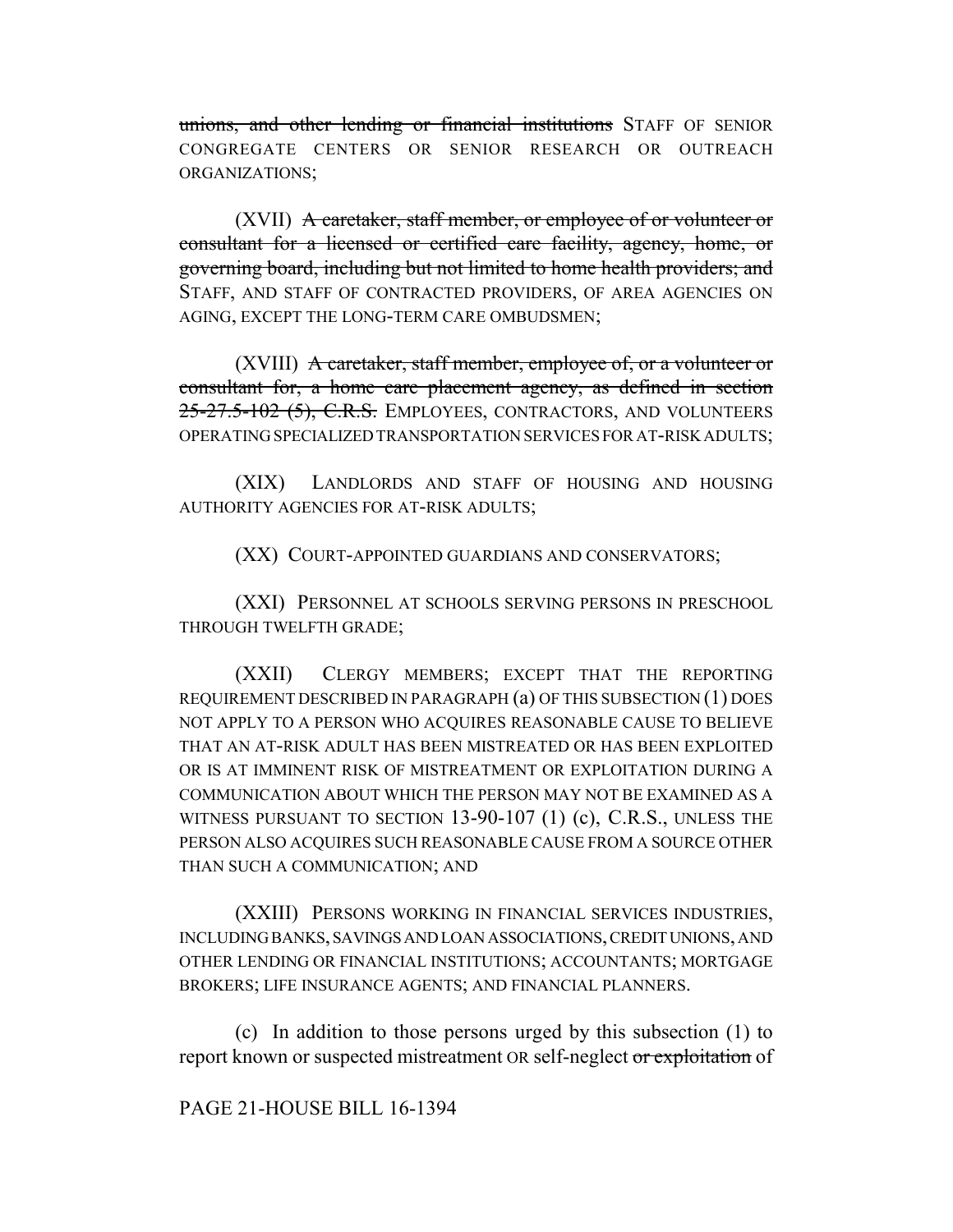an at-risk adult and circumstances or conditions that might reasonably result in mistreatment OR self-neglect, or exploitation, any other person may report such known or suspected mistreatment OR self-neglect or exploitation and circumstances or conditions that might reasonably result in mistreatment OR self-neglect or exploitation of an at-risk adult to the local law enforcement agency or the county department. Upon receipt of such report, the receiving agency shall prepare a written report within forty-eight hours.

(2) Pursuant to subsection (1) of this section, the report shall MUST include:

(e) The nature and extent of the condition that will reasonably result in mistreatment OR self-neglect; or exploitation and

(4) No A person, including a person specified in subsection (1) of this section, shall NOT knowingly make a false report of mistreatment OR self-neglect or exploitation to a county department or local law enforcement agency. Any person who willfully violates the provisions of this subsection (4) commits a class 3 misdemeanor and shall be punished as provided in section 18-1.3-501, C.R.S., and shall be liable for damages proximately caused thereby.

(6) No A person shall NOT take any discriminatory, disciplinary, or retaliatory action against any person who, in good faith, makes a report or fails to make a report of suspected mistreatment OR self-neglect or exploitation of an at-risk adult.

(7) (a) Except as provided in paragraph (b) of this subsection (7), reports of the mistreatment OR self-neglect or exploitation of an at-risk adult, including the name and address of any at-risk adult, member of said adult's family, or informant, or any other identifying information contained in such reports, shall be IS confidential, and shall not be IS NOT public information.

(b) Disclosure of a report of the mistreatment OR self-neglect  $\sigma$ exploitation of an at-risk adult and information relating to an investigation of such a report shall be IS permitted only when authorized by a court for good cause. Such disclosure shall IS not be prohibited when: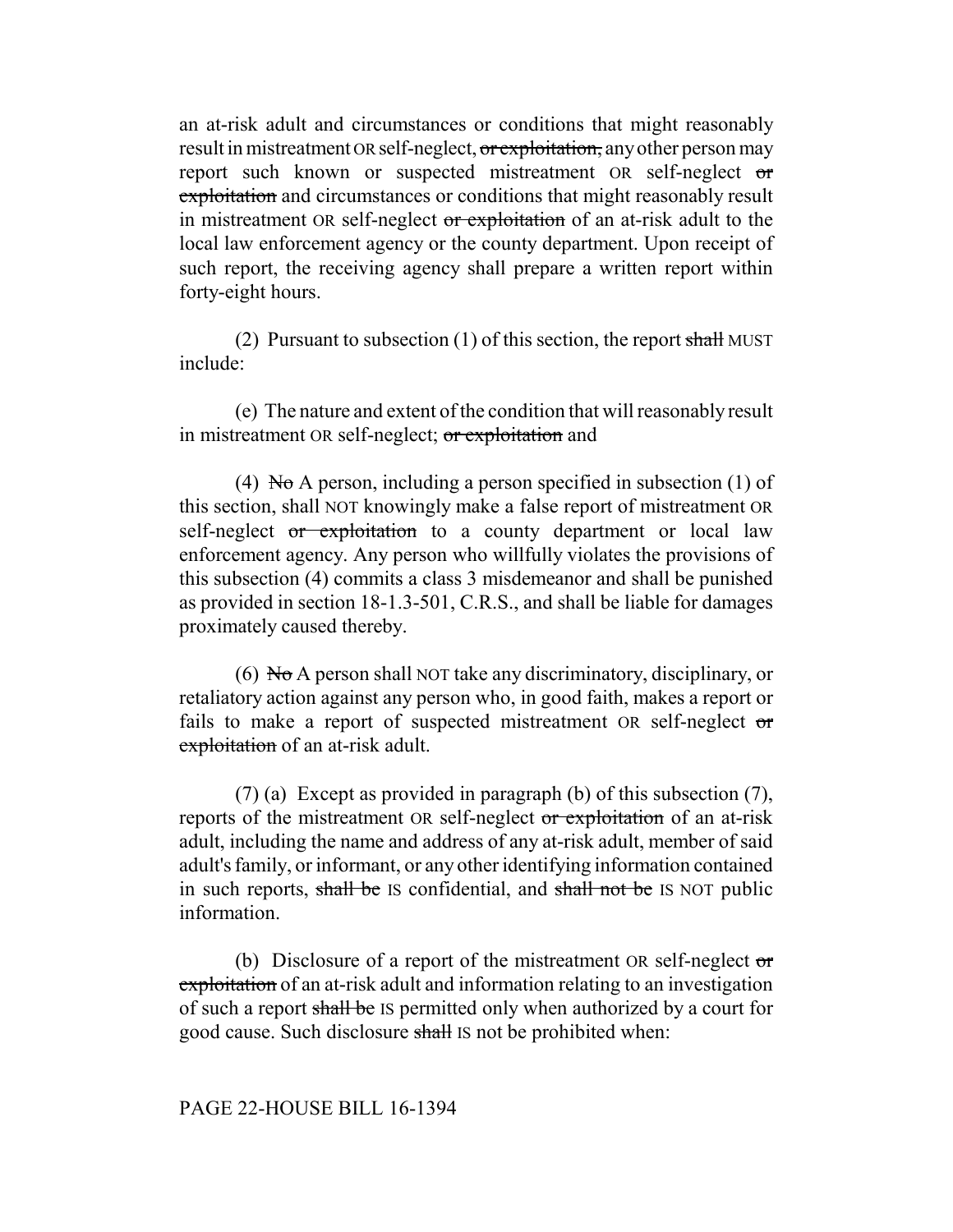(II) There is a death of a suspected at-risk adult from mistreatment OR self-neglect or exploitation and a law enforcement agency files a formal charge or a grand jury issues an indictment in connection with the death;

**SECTION 11.** In Colorado Revised Statutes, 26-3.1-103, **amend** (1), (2), and (3) as follows:

**26-3.1-103. Evaluations - investigations - rules.** (1) The agency receiving a report of mistreatment OR self-neglect or exploitation of an at-risk adult shall immediately make a thorough evaluation of the reported level of risk. The immediate concern of the evaluation shall be IS the protection of the at-risk adult. The evaluation, at a minimum, shall MUST include a determination of a response time frame and whether an investigation of the allegations is required. If a county department determines that an investigation is required, the county department shall arrange for an investigation and IS RESPONSIBLE FOR ENSURING AN INVESTIGATION IS CONDUCTED AND ARRANGING FOR THE subsequent provision of protective services to be conducted by persons trained to conduct such investigations and provide protective services.

(2) Each county department, law enforcement agency, district attorney's office, and other agency responsible under federal law or the laws of this state to investigate mistreatment OR self-neglect or exploitation of at-risk adults shall develop and implement cooperative agreements to coordinate the investigative duties of such agencies. The focus of such agreements shall be IS to ensure the best protection for at-risk adults. The agreements shall MUST provide for special requests by one agency for assistance from another agency and for joint investigations. The agreements shall MUST further provide that each agency shall maintain the confidentiality of the information exchanged pursuant to such joint investigations.

(3) Each county or contiguous group of counties in the state in which a minimum number of reports of mistreatment OR self-neglect or exploitation of at-risk adults are annually filed shall establish an at-risk adult protection team. The state board shall promulgate rules to specify the minimum number of reports that will require the establishment of an adult at-risk protection team. The at-risk adult protection team shall review the processes used to report and investigate mistreatment OR self-neglect or exploitation of at-risk adults, review the provision of protective services for

### PAGE 23-HOUSE BILL 16-1394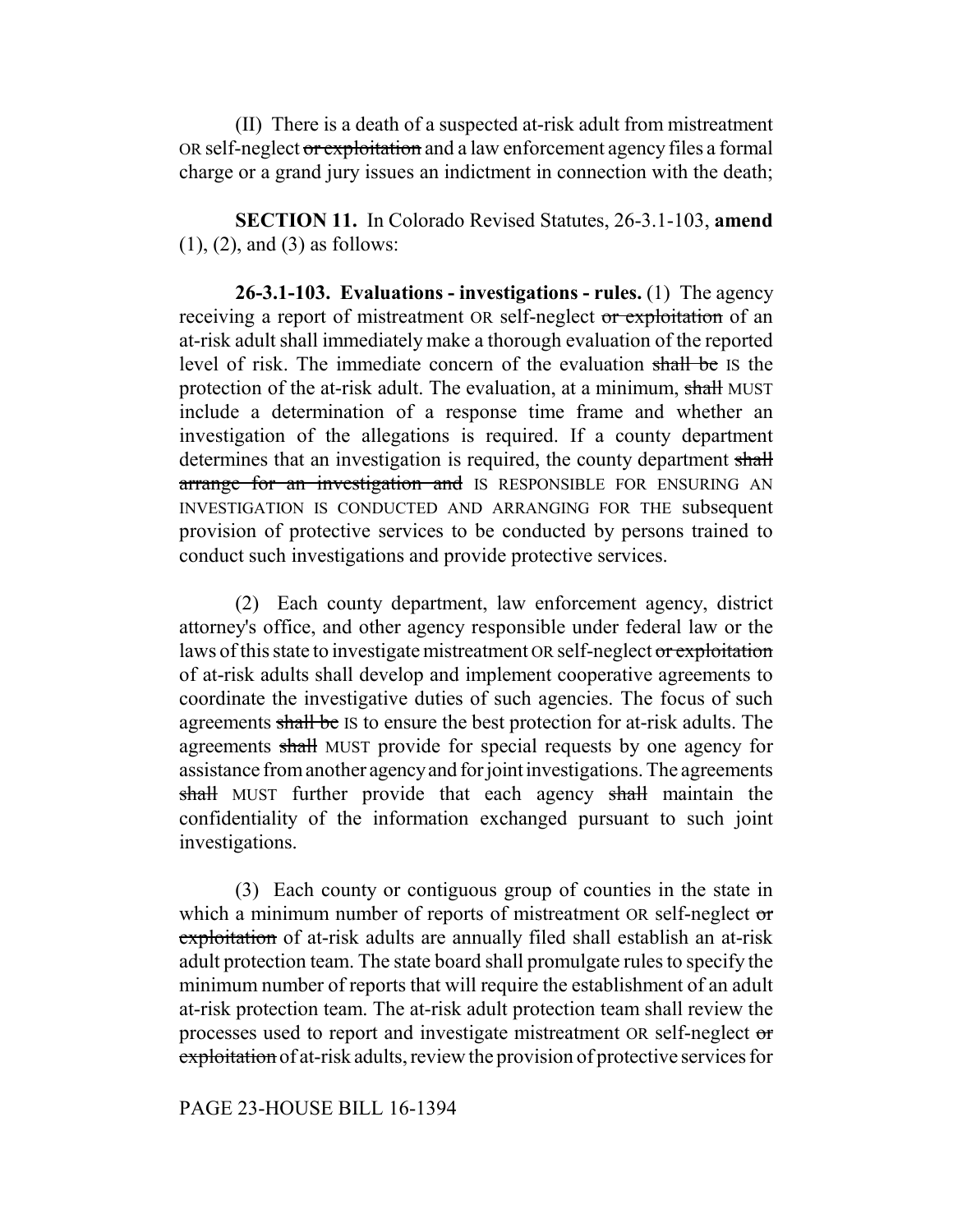such adults, facilitate interagency cooperation, and provide community education on the mistreatment AND self-neglect and exploitation of at-risk adults. The director of each county department shall create or coordinate a protection team for the respective county in accordance with rules adopted by the state board of human services. which THE STATE BOARD rules shall govern the establishment, composition, and duties of the team and shall MUST be consistent with this subsection (3).

**SECTION 12.** In Colorado Revised Statutes, 26-3.1-104, **amend**  $(1)$  and  $(2)$  as follows:

**26-3.1-104. Provision of protective services for at-risk adults consent - nonconsent - least restrictive intervention.** (1) If a county director or such director's HIS OR HER designee determines that an at-risk adult is being mistreated OR self-neglected, or exploited, or is at risk thereof, and the at-risk adult consents to protective services, the county director or designee shall immediately provide or arrange for the provision of protective services, which services shall be provided in accordance with the provisions of 28 CFR part 35, subpart B.

(2) If a county director or HIS OR HER designee determines that an at-risk adult is being or has been mistreated OR self-neglected, or exploited, or is at risk thereof, and if the at-risk adult appears to lack capacity to make decisions and does not consent to the receipt of protective services, the county director is urged, if no other appropriate person is able or willing, to petition the court, pursuant to part 3 of article 14 of title 15, C.R.S., for an order authorizing the provision of specific protective services and for the appointment of a guardian, for an order authorizing the appointment of a conservator pursuant to part 4 of article 14 of title 15, C.R.S., or for a court order providing for any combination of these actions.

**SECTION 13.** In Colorado Revised Statutes, **amend** 26-3.1-106 as follows:

**26-3.1-106. Training.** The general assembly strongly encourages training that focuses on detecting circumstances or conditions that might reasonably result in mistreatment OR self-neglect or exploitation of an at-risk adult for those persons who are urged by section 26-3.1-102 (1) to report known or suspected mistreatment OR self-neglect or exploitation of an at-risk adult.

PAGE 24-HOUSE BILL 16-1394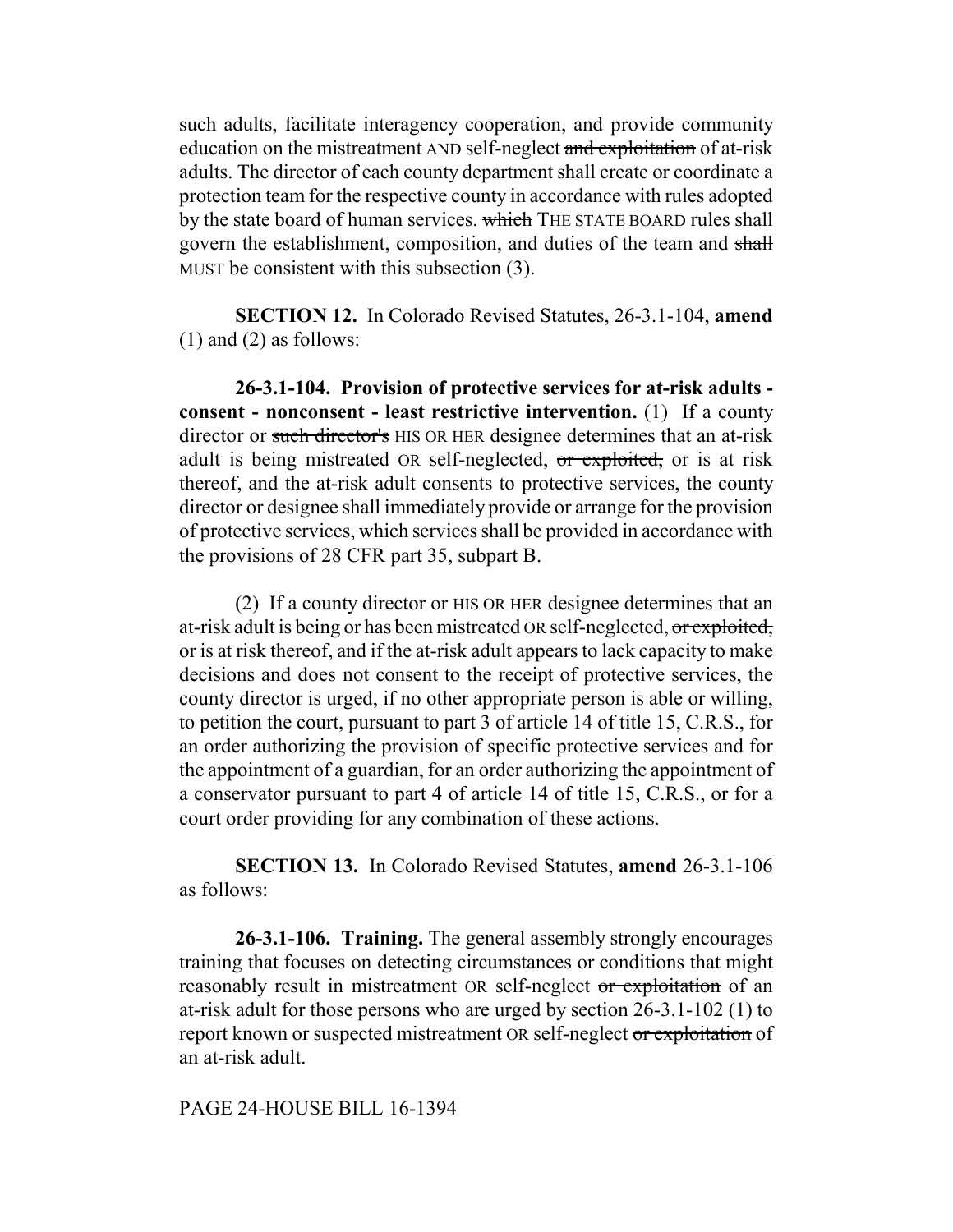**SECTION 14.** In Colorado Revised Statutes, 25.5-10-202, **amend** (1) and (19); and **add** (1.3), (1.6), (1.8), (15.5), (29.5), and (37.5) as follows:

**25.5-10-202. Definitions.** As used in this article, unless the context otherwise requires:

(1) "Authorized representative" means a person designated by the person receiving services, or by the parent or guardian of the person receiving services, if appropriate, to assist the person receiving services in acquiring or utilizing services or supports pursuant to this article. The extent of the authorized representative's involvement shall be determined upon designation. "ABUSE" MEANS ANY OF THE FOLLOWING ACTS OR OMISSIONS COMMITTED AGAINST A PERSON WITH AN INTELLECTUAL AND DEVELOPMENTAL DISABILITY:

(a) THE NONACCIDENTAL INFLICTION OF PHYSICAL PAIN OR INJURY, AS DEMONSTRATED BY, BUT NOT LIMITED TO, SUBSTANTIAL OR MULTIPLE SKIN BRUISING, BLEEDING, MALNUTRITION, DEHYDRATION, BURNS, BONE FRACTURES, POISONING, SUBDURAL HEMATOMA, SOFT TISSUE SWELLING, OR SUFFOCATION;

(b) CONFINEMENT OR RESTRAINT THAT IS UNREASONABLE UNDER GENERALLY ACCEPTED CARETAKING STANDARDS; OR

(c) SUBJECTION TO SEXUAL CONDUCT OR CONTACT CLASSIFIED AS A CRIME UNDER THE "COLORADO CRIMINAL CODE", TITLE 18, C.R.S.

(1.3) "AUTHORIZED REPRESENTATIVE" MEANS A PERSON DESIGNATED BY THE PERSON RECEIVING SERVICES, OR BY THE PARENT OR GUARDIAN OF THE PERSON RECEIVING SERVICES, IF APPROPRIATE, TO ASSIST THE PERSON RECEIVING SERVICES IN ACQUIRING OR UTILIZING SERVICES OR SUPPORTS PURSUANT TO THIS ARTICLE. THE EXTENT OF THE AUTHORIZED REPRESENTATIVE'S INVOLVEMENT SHALL BE DETERMINED UPON DESIGNATION.

(1.6) "CARETAKER" MEANS A PERSON WHO:

(a) IS RESPONSIBLE FOR THE CARE OF A PERSON WITH AN INTELLECTUAL AND DEVELOPMENTAL DISABILITY AS A RESULT OF A FAMILY

### PAGE 25-HOUSE BILL 16-1394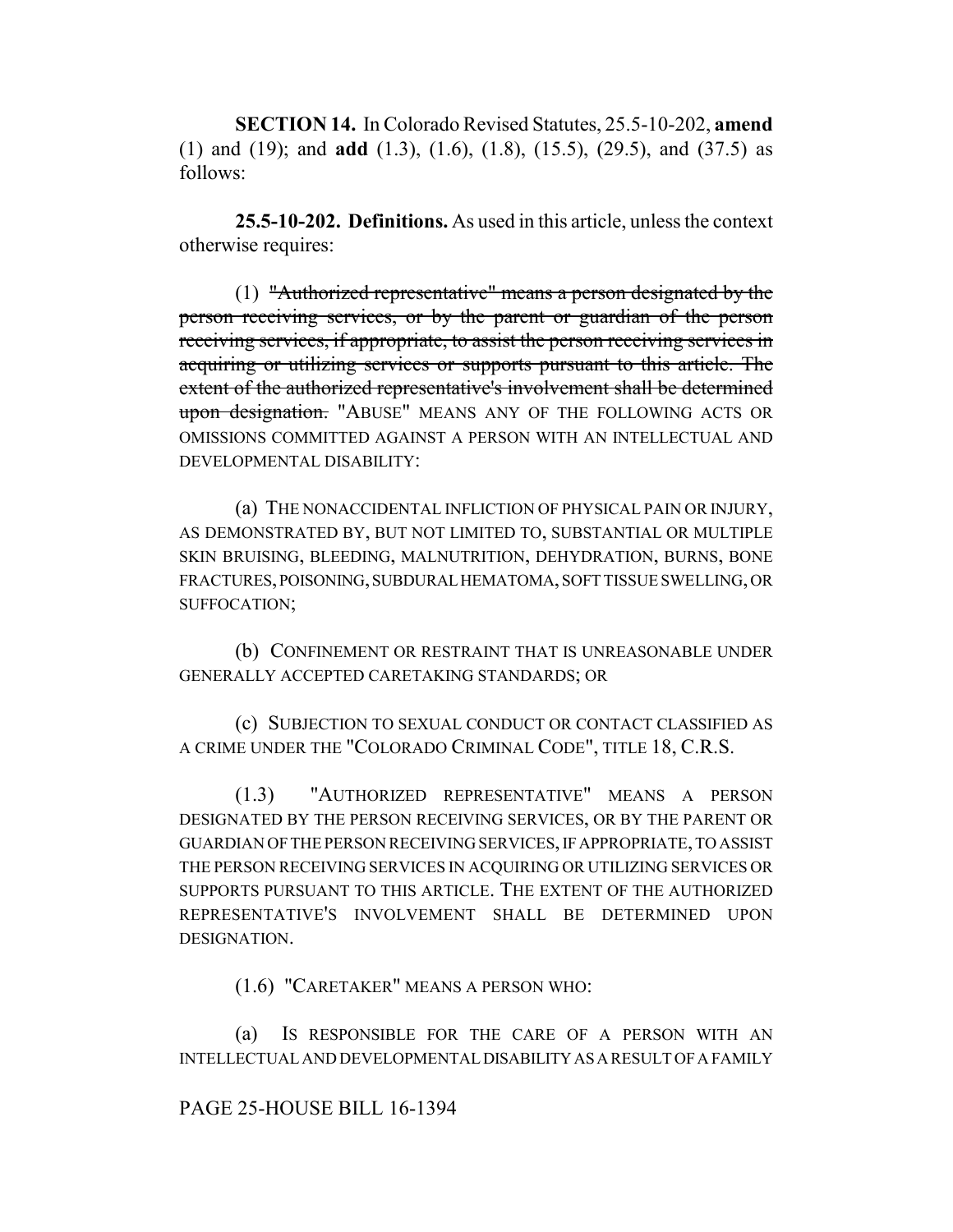OR LEGAL RELATIONSHIP;

(b) HAS ASSUMED RESPONSIBILITY FOR THE CARE OF A PERSON WITH AN INTELLECTUAL AND DEVELOPMENTAL DISABILITY; OR

(c) IS PAID TO PROVIDE CARE, SERVICES, OR OVERSIGHT OF SERVICES TO A PERSON WITH AN INTELLECTUAL AND DEVELOPMENTAL DISABILITY.

(1.8) (a) "CARETAKER NEGLECT" MEANS NEGLECT THAT OCCURS WHEN ADEQUATE FOOD, CLOTHING, SHELTER, PSYCHOLOGICAL CARE, PHYSICAL CARE, MEDICAL CARE, HABILITATION, SUPERVISION, OR OTHER TREATMENT NECESSARY FOR THE HEALTH AND SAFETY OF A PERSON WITH AN INTELLECTUAL AND DEVELOPMENTAL DISABILITY IS NOT SECURED FOR A PERSON WITH AN INTELLECTUAL AND DEVELOPMENTAL DISABILITY OR IS NOT PROVIDED BY A CARETAKER IN A TIMELY MANNER AND WITH THE DEGREE OF CARE THAT A REASONABLE PERSON IN THE SAME SITUATION WOULD EXERCISE, OR A CARETAKER KNOWINGLY USES HARASSMENT, UNDUE INFLUENCE, OR INTIMIDATION TO CREATE A HOSTILE OR FEARFUL ENVIRONMENT FOR AN AT-RISK ADULT WITH IDD.

(b) NOTWITHSTANDING THE PROVISIONS OF PARAGRAPH (a) OF THIS SUBSECTION (1.8), THE WITHHOLDING, WITHDRAWING, OR REFUSING OF ANY MEDICATION, ANY MEDICAL PROCEDURE OR DEVICE, OR ANY TREATMENT, INCLUDING BUT NOT LIMITED TO RESUSCITATION, CARDIAC PACING, MECHANICAL VENTILATION, DIALYSIS, ARTIFICIAL NUTRITION AND HYDRATION, ANY MEDICATION OR MEDICAL PROCEDURE OR DEVICE, IN ACCORDANCE WITH ANY VALID MEDICAL DIRECTIVE OR ORDER, OR AS DESCRIBED IN A PALLIATIVE PLAN OF CARE, SHALL NOT BE DEEMED CARETAKER NEGLECT.

(c) AS USED IN THIS SUBSECTION (1.8), "MEDICAL DIRECTIVE OR ORDER" INCLUDES A MEDICAL DURABLE POWER OF ATTORNEY, A DECLARATION AS TO MEDICAL TREATMENT EXECUTED PURSUANT TO SECTION 15-18-104, C.R.S., A MEDICAL ORDER FOR SCOPE OF TREATMENT FORM EXECUTED PURSUANT TO ARTICLE 18.7 OF TITLE 15, C.R.S., AND A CPR DIRECTIVE EXECUTED PURSUANT TO ARTICLE 18.6 OF TITLE 15,C.R.S.

(15.5) "EXPLOITATION" MEANS AN ACT OR OMISSION COMMITTED BY A PERSON WHO: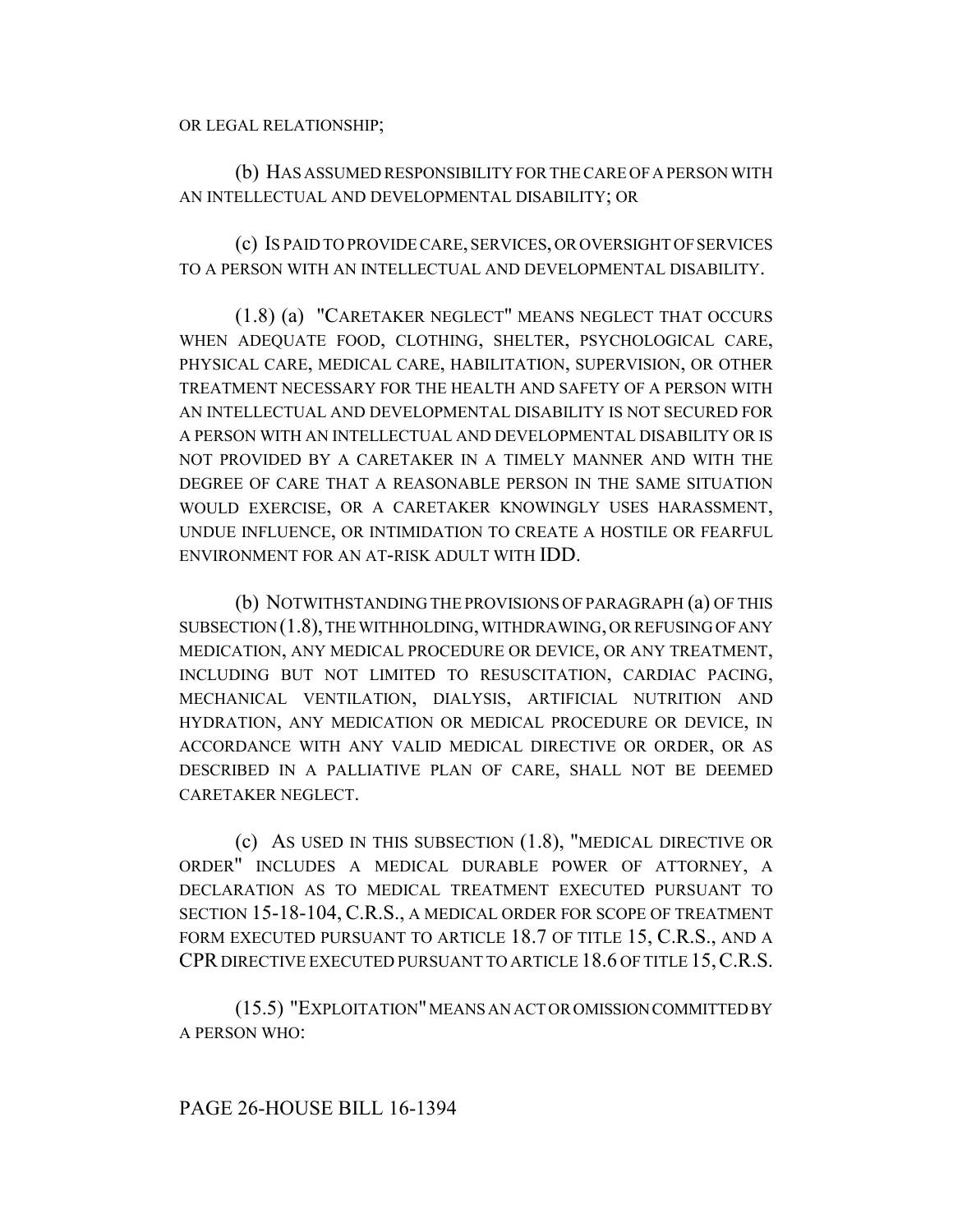(a) USES DECEPTION, HARASSMENT, INTIMIDATION, OR UNDUE INFLUENCE TO PERMANENTLY OR TEMPORARILY DEPRIVE A PERSON WITH AN INTELLECTUAL AND DEVELOPMENTAL DISABILITY OF THE USE, BENEFIT, OR POSSESSION OF ANY THING OF VALUE;

(b) EMPLOYS THE SERVICES OF A THIRD PARTY FOR THE PROFIT OR ADVANTAGE OF THE PERSON OR ANOTHER PERSON TO THE DETRIMENT OF THE PERSON WITH AN INTELLECTUAL AND DEVELOPMENTAL DISABILITY;

(c) FORCES, COMPELS, COERCES, OR ENTICES A PERSON WITH AN INTELLECTUAL AND DEVELOPMENTAL DISABILITY TO PERFORM SERVICES FOR THE PROFIT OR ADVANTAGE OF THE PERSON OR ANOTHER PERSON AGAINST THE WILL OF THE PERSON WITH AN INTELLECTUAL AND DEVELOPMENTAL DISABILITY; OR

(d) MISUSES THE PROPERTY OF A PERSON WITH AN INTELLECTUAL AND DEVELOPMENTAL DISABILITY IN A MANNER THAT ADVERSELY AFFECTS THE PERSON WITH AN INTELLECTUAL AND DEVELOPMENTAL DISABILITY'S ABILITY TO RECEIVE HEALTH CARE OR HEALTH CARE BENEFITS OR TO PAY BILLS FOR BASIC NEEDS OR OBLIGATIONS.

(19) "Human rights committee" means a third-party mechanism to adequately safeguard the legal rights of persons receiving services by participating in the granting of informed consent, monitoring the suspension of rights of persons receiving services, monitoring behavioral development programs in which persons with intellectual and developmental disabilities are involved, monitoring the use of psychotropic medication by persons with intellectual and developmental disabilities, and at the committee's option, either providing or ensuring the investigation REVIEWING INVESTIGATIONS of allegations of abuse or neglect MISTREATMENT of persons with intellectual and developmental disabilities who are receiving services or supports under this article.

(29.5) "MISTREATED" OR "MISTREATMENT" MEANS:

- (a) ABUSE;
- (b) CARETAKER NEGLECT;
- (c) EXPLOITATION;

### PAGE 27-HOUSE BILL 16-1394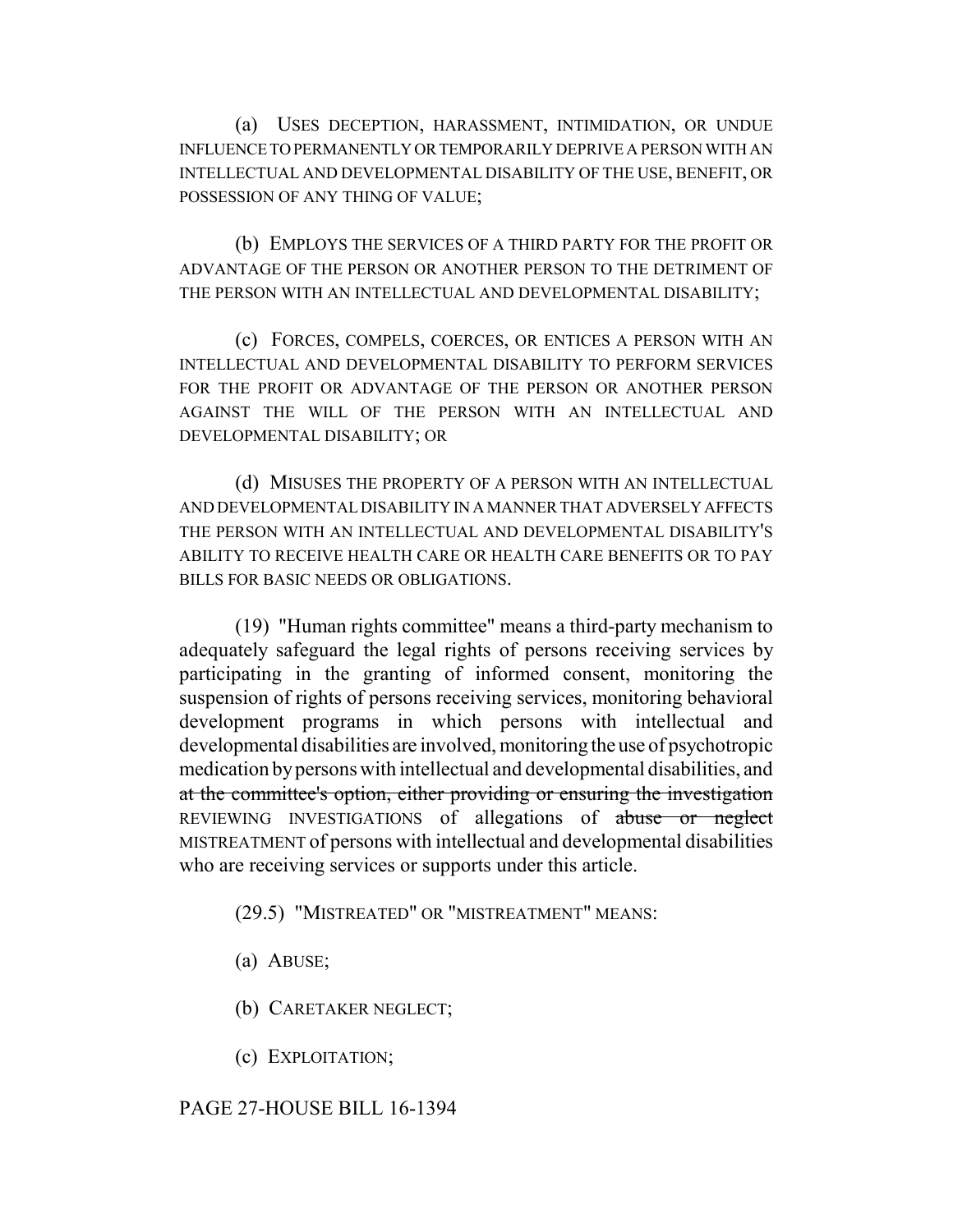(d) AN ACT OR OMISSION THAT THREATENS THE HEALTH, SAFETY, OR WELFARE OF A PERSON WITH AN INTELLECTUAL AND DEVELOPMENTAL DISABILITY; OR

(e) AN ACT OR OMISSION THAT EXPOSES A PERSON WITH AN INTELLECTUAL AND DEVELOPMENTAL DISABILITY TO A SITUATION OR CONDITION THAT POSES AN IMMINENT RISK OF BODILY INJURY TO THE PERSON WITH AN INTELLECTUAL AND DEVELOPMENTAL DISABILITY.

(37.5) "UNDUE INFLUENCE" MEANS THE USE OF INFLUENCE TO TAKE ADVANTAGE OF A PERSON WITH AN INTELLECTUAL AND DEVELOPMENTAL DISABILITY'S VULNERABLE STATE OF MIND, NEEDINESS, PAIN, OR EMOTIONAL DISTRESS.

**SECTION 15. Effective date.** This act takes effect July 1, 2016.

**SECTION 16. Safety clause.** The general assembly hereby finds,